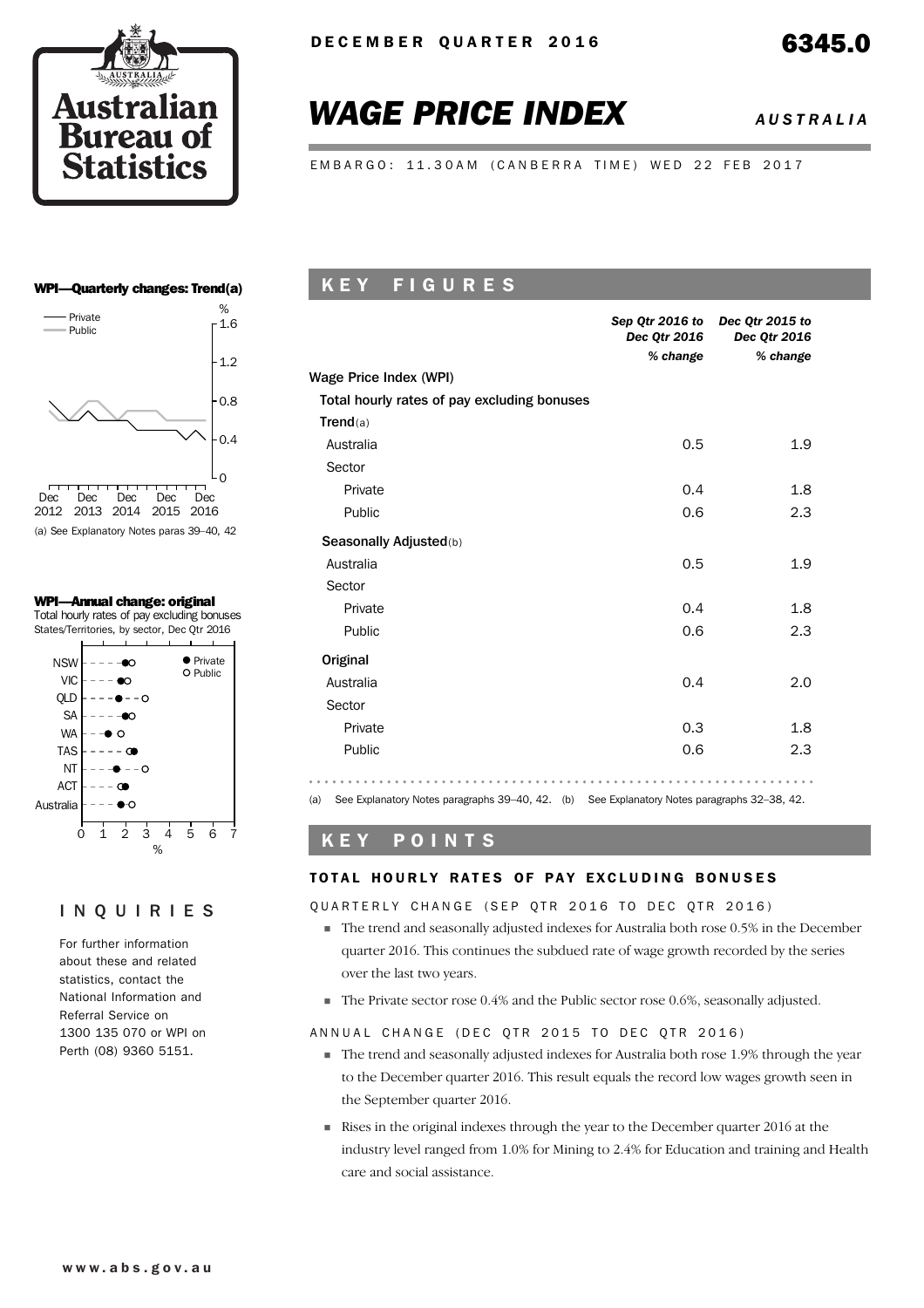# NOTES

| FORTHCOMING ISSUES    | <b>ISSUE</b> (Quarter)                 | <b>RELEASE DATE</b>                                                                                                                                                                                                                                                                                                                                                                                                                             |  |  |  |  |  |  |
|-----------------------|----------------------------------------|-------------------------------------------------------------------------------------------------------------------------------------------------------------------------------------------------------------------------------------------------------------------------------------------------------------------------------------------------------------------------------------------------------------------------------------------------|--|--|--|--|--|--|
|                       | March 2017                             | 17 May 2017                                                                                                                                                                                                                                                                                                                                                                                                                                     |  |  |  |  |  |  |
|                       | <b>Iune 2017</b>                       | 16 August 2017                                                                                                                                                                                                                                                                                                                                                                                                                                  |  |  |  |  |  |  |
|                       | September 2017                         | 15 November 2017                                                                                                                                                                                                                                                                                                                                                                                                                                |  |  |  |  |  |  |
|                       | December 2017                          | 21 February 2018                                                                                                                                                                                                                                                                                                                                                                                                                                |  |  |  |  |  |  |
|                       |                                        |                                                                                                                                                                                                                                                                                                                                                                                                                                                 |  |  |  |  |  |  |
| CHANGES IN THIS ISSUE | Explanatory Notes.                     | The weights used to compile the WPI have been updated in the December quarter 2016<br>using expenditure on wages and salaries from the 2016 Survey of Employee Earnings and<br>Hours. Weights are updated every two years to reflect structural changes in the<br>Australian economy. The 2016 weights are available in the Appendix in this publication<br>and on the ABS website. Further information can be found in paragraphs 20-25 of the |  |  |  |  |  |  |
| DATA REFERENCES       |                                        | Data referenced in the Key Points and Commentary are available from the tables shown<br>in this publication or in the corresponding tables of this publication on the ABS website                                                                                                                                                                                                                                                               |  |  |  |  |  |  |
|                       | <http: www.abs.gov.au="">.</http:>     |                                                                                                                                                                                                                                                                                                                                                                                                                                                 |  |  |  |  |  |  |
|                       |                                        |                                                                                                                                                                                                                                                                                                                                                                                                                                                 |  |  |  |  |  |  |
| ABBREVIATIONS         | Australian Bureau of Statistics<br>ABS |                                                                                                                                                                                                                                                                                                                                                                                                                                                 |  |  |  |  |  |  |
|                       | Wage Price Index<br>WPI                |                                                                                                                                                                                                                                                                                                                                                                                                                                                 |  |  |  |  |  |  |

David W. Kalisch Australian Statistician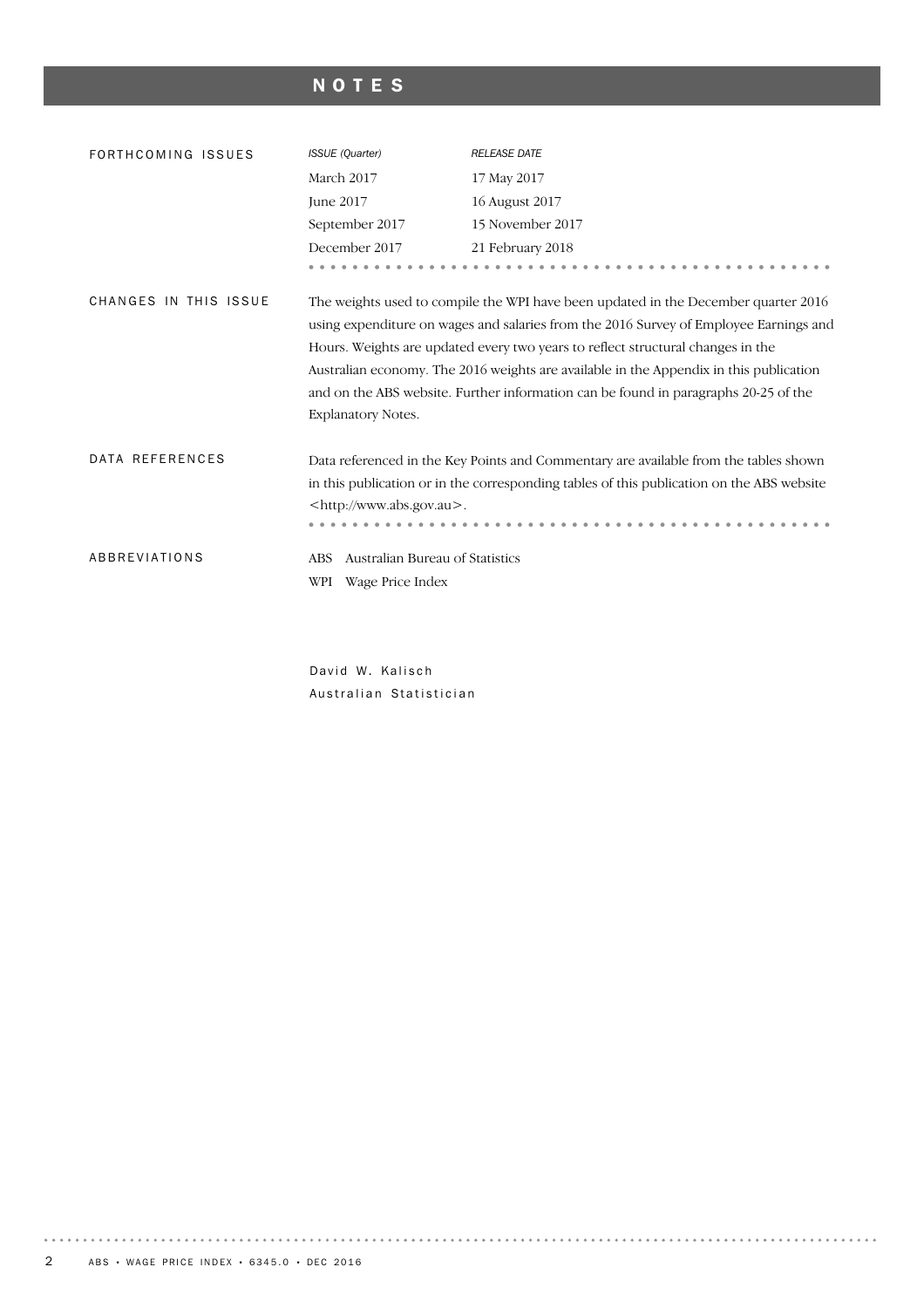# **CONTENTS**

|  |  |  |  |  |  |  |  |  |  |  |  |  |  |  |  |  |  |  | page |
|--|--|--|--|--|--|--|--|--|--|--|--|--|--|--|--|--|--|--|------|
|  |  |  |  |  |  |  |  |  |  |  |  |  |  |  |  |  |  |  |      |
|  |  |  |  |  |  |  |  |  |  |  |  |  |  |  |  |  |  |  |      |

### TABLES OF WAGE PRICE INDEXES

### INDEXES OF TOTAL HOURLY RATES OF PAY EXCLUDING BONUSES

| 2 |                                                                                              |
|---|----------------------------------------------------------------------------------------------|
| з |                                                                                              |
| 4 | Australia, states and territories, public sector: Original 9                                 |
| 5 |                                                                                              |
| 6 | Sector by industry, percentage changes: Original $\ldots \ldots \ldots \ldots \ldots \ldots$ |
|   |                                                                                              |
|   | INDEXES OF HOURLY RATES OF PAY INCLUDING BONUSES                                             |

|  | <b>7</b> Sector: Original |  |  |
|--|---------------------------|--|--|
|--|---------------------------|--|--|

INDEXES OF ORDINARY TIME HOURLY RATES OF PAY EXCLUDING BONUSES

| 9 Sector by industry, index numbers: Original $\ldots \ldots \ldots \ldots \ldots \ldots \ldots$ |  |  |  |  |  |  |  |  |  |
|--------------------------------------------------------------------------------------------------|--|--|--|--|--|--|--|--|--|

10 Sector by industry, percentage changes: Original ............................ 15

### ADDITIONAL INFORMATION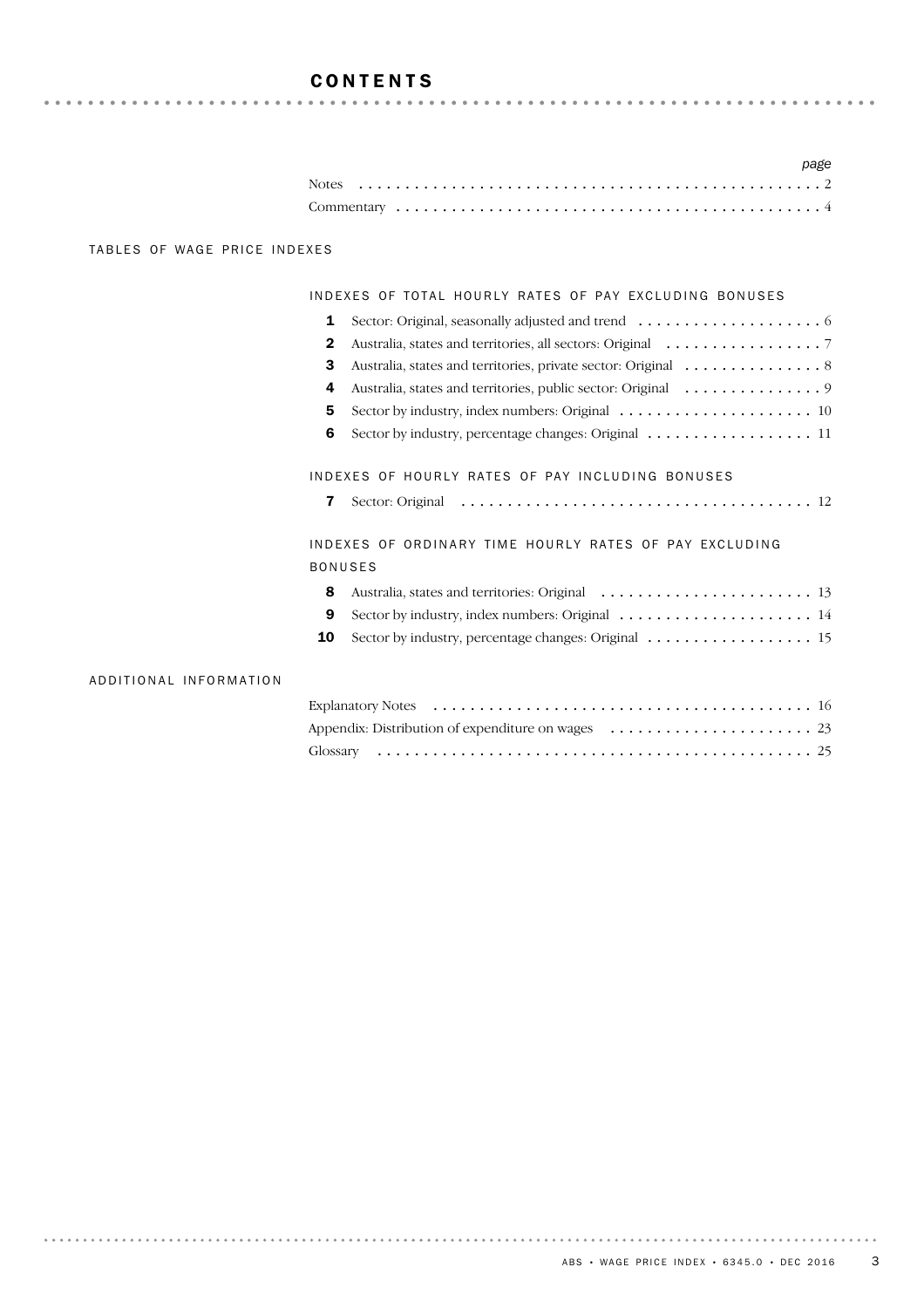# **COMMENTARY**

| WAGE PRICE INDEXES<br>Australia/Sector<br>(seasonally adjusted) | In the December quarter 2016, the Private sector index rose 0.4% and the Public sector<br>rose 0.6%. The All sectors quarterly rise was 0.5%.<br>Through the year, All sectors rose 1.9%. The Private sector through the year rise to the                                                                   |  |  |  |  |  |  |  |  |
|-----------------------------------------------------------------|-------------------------------------------------------------------------------------------------------------------------------------------------------------------------------------------------------------------------------------------------------------------------------------------------------------|--|--|--|--|--|--|--|--|
|                                                                 | December quarter 2016 was 1.8%, a new record low for the series, and the Public sector<br>rose 2.3%.                                                                                                                                                                                                        |  |  |  |  |  |  |  |  |
| Australia/Sector (original)                                     | In the December quarter 2016, wages rose 0.4% for All sectors. Private sector wages grew<br>0.3%, which continues the slowing of wages growth over the last two years. The Public<br>sector quarterly rise was 0.6%.                                                                                        |  |  |  |  |  |  |  |  |
|                                                                 | The All sectors through the year rise was 2.0%. Through the year Private sector growth<br>continues to track below the Public sector, 1.8% and 2.3% respectively.                                                                                                                                           |  |  |  |  |  |  |  |  |
| State/Territory (original)                                      | In the December quarter 2016, the largest quarterly rise of 0.6% was recorded by<br>Queensland and South Australia. The lowest quarterly rise of 0.2% was recorded by<br>Western Australia and Tasmania.                                                                                                    |  |  |  |  |  |  |  |  |
|                                                                 | Rises through the year ranged from 1.4% for Western Australia to 2.4% for Tasmania.                                                                                                                                                                                                                         |  |  |  |  |  |  |  |  |
|                                                                 | In the Private sector, the quarterly rise of 0.4% for New South Wales was the highest<br>quarterly rise of all states and territories. The lowest quarterly rise of 0.1% was recorded<br>by Western Australia.                                                                                              |  |  |  |  |  |  |  |  |
|                                                                 | Rises through the year in the Private sector ranged from 1.2% for Western Australia to<br>2.4% for Tasmania. Queensland, Western Australia and the Northern Territory have now<br>all recorded through the year growth of less than 2.0% for at least the past year.                                        |  |  |  |  |  |  |  |  |
|                                                                 | In the Public sector, Queensland recorded the highest quarterly rise of all the states and<br>territories of 1.3%. New South Wales recorded the lowest of 0.2%. Changes in the timing<br>of pay increases awarded under enterprise agreements can influence quarterly wages<br>growth in the Public sector. |  |  |  |  |  |  |  |  |
|                                                                 | Queensland and the Northern Territory recorded the highest through the year Public<br>sector rise of all states and territories of 2.9% and Western Australia and the Australian<br>Capital Territory recorded the lowest (1.8%).                                                                           |  |  |  |  |  |  |  |  |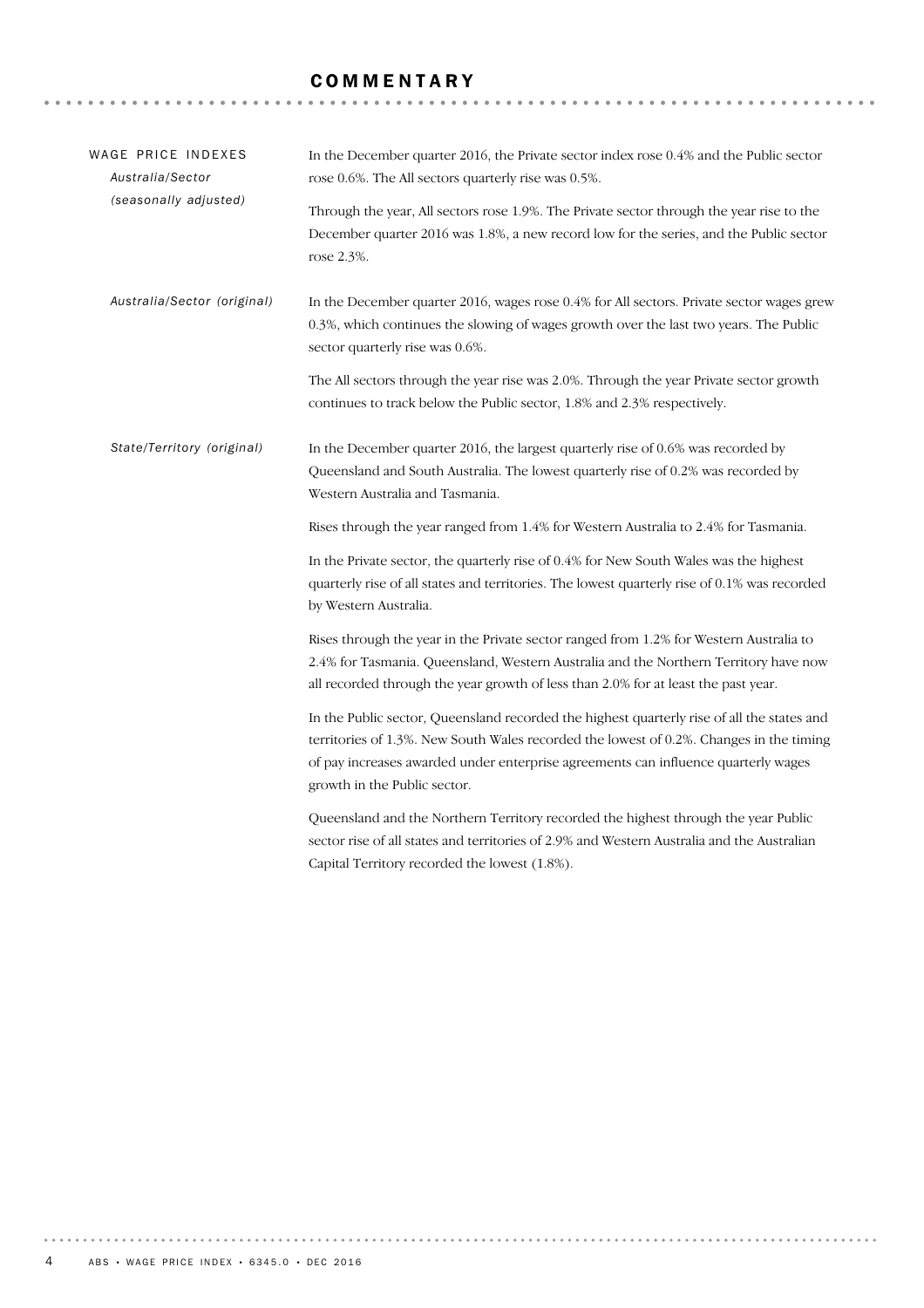### COMMENTARY *continued*

*Industry (original)*

WPI—ANNUAL AND QUARTERLY CHANGES: ORIGINAL, Total hourly rates of pay excluding bonuses-Industry, December quarter 2016



In the Private sector, Information media and telecommunication services recorded the highest quarterly rise of 1.1% and Mining, Wholesale trade, Professional, scientific and technical services and Other services had the lowest growth over the quarter (0.1%). Rises through the year in the Private sector ranged from 1.0% for Mining to 2.4% for Education and training and Health care and social assistance.

Mining recorded the lowest through the year growth since the start of the WPI for the second consecutive quarter. Industries exposed to Mining such as Construction, Professional, scientific and technical services and Administrative and support services also continue to have low wages growth.

In the Public sector, Health care and social assistance recorded the highest quarterly rise of 0.8%. The rate of wage growth was influenced by recently ratified Public sector enterprise agreements delivering wage increases this quarter. Electricity, gas, water and waste services, Professional, scientific and technical services and Public administration and safety recorded the lowest quarterly wages growth of 0.5%.

Rises through the year in the Public sector ranged from 1.5% for Professional, scientific and technical services to 2.5% for Education and training.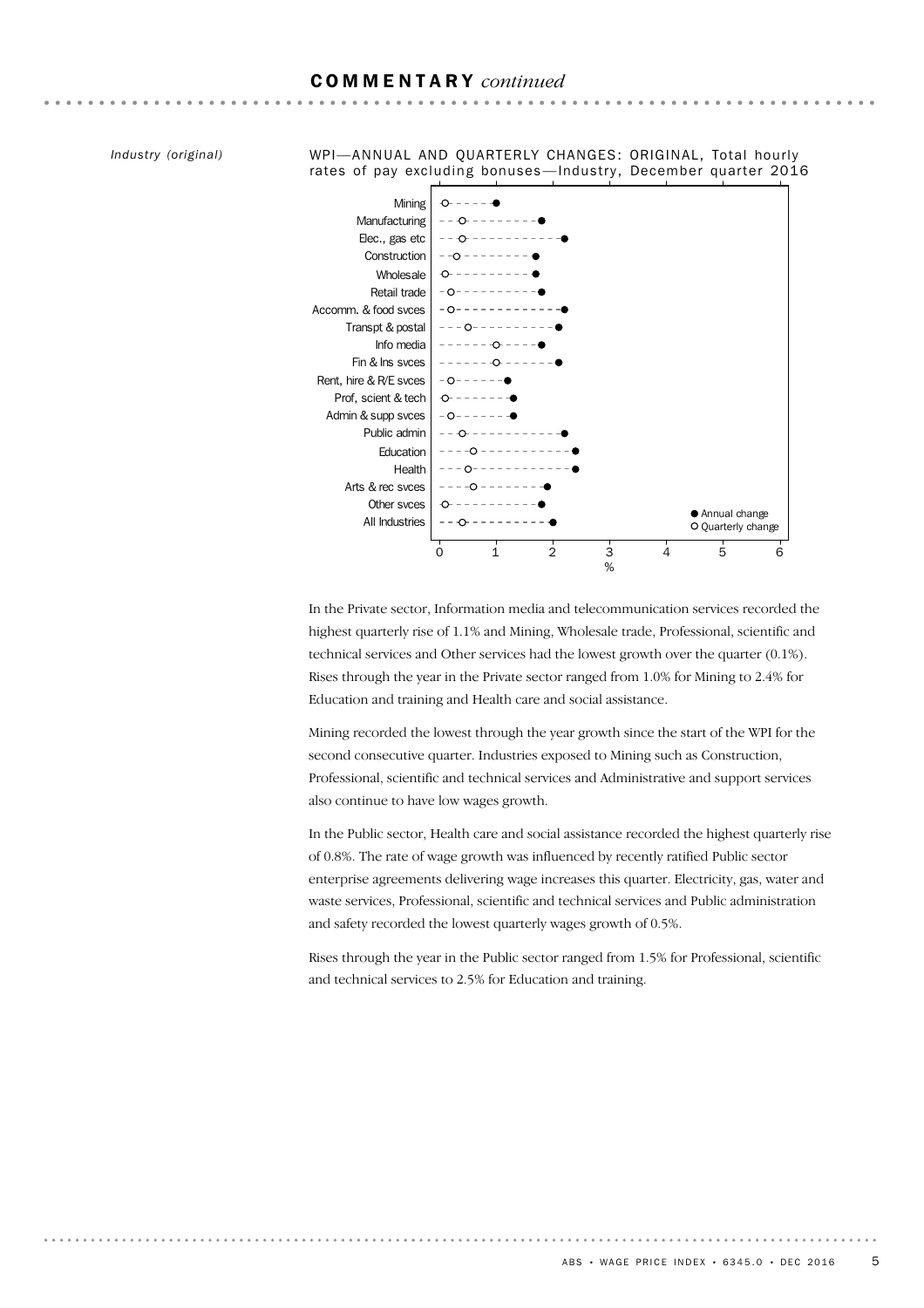|                                                | ORIGINAL       |                |                           |                                                        | SEASONALLY ADJUSTED(a) |                           | TRED(b)                                           |                |                           |
|------------------------------------------------|----------------|----------------|---------------------------|--------------------------------------------------------|------------------------|---------------------------|---------------------------------------------------|----------------|---------------------------|
| Period                                         | Private        |                | <b>Public All Sectors</b> | Private                                                |                        | <b>Public All Sectors</b> | Private                                           |                | <b>Public All Sectors</b> |
|                                                |                |                |                           | INDEX NUMBERS(c)                                       |                        |                           |                                                   |                |                           |
| 2013                                           |                |                |                           |                                                        |                        |                           |                                                   |                |                           |
| December                                       | 117.0          | 118.1          | 117.2                     | 116.9                                                  | 118.0                  | 117.2                     | 117.0                                             | 118.0          | 117.2                     |
| 2014                                           |                |                |                           |                                                        |                        |                           |                                                   |                |                           |
| March                                          | 117.7          | 119.1          | 118.0                     | 117.8                                                  | 119.0                  | 118.1                     | 117.7                                             | 118.9          | 118.0                     |
| June                                           | 118.2          | 119.5          | 118.5                     | 118.4                                                  | 119.7                  | 118.7                     | 118.4                                             | 119.7          | 118.7                     |
| September                                      | 119.3          | 120.4          | 119.5                     | 119.1                                                  | 120.3                  | 119.4                     | 119.1                                             | 120.4          | 119.4                     |
| December                                       | 119.9          | 121.3          | 120.2                     | 119.8                                                  | 121.2                  | 120.1                     | 119.8                                             | 121.2          | 120.1                     |
| 2015                                           |                |                |                           |                                                        |                        |                           |                                                   |                |                           |
| March                                          | 120.3          | 122.1          | 120.7                     | 120.4                                                  | 122.0                  | 120.8                     | 120.4                                             | 122.0          | 120.8                     |
| June                                           | 120.8<br>121.8 | 122.5<br>123.7 | 121.2<br>122.2            | 121.0<br>121.6                                         | 122.7<br>123.6         | 121.4<br>122.1            | 121.0<br>121.6                                    | 122.8<br>123.6 | 121.4<br>122.1            |
| September<br>December                          | 122.3          | 124.3          | 122.7                     | 122.2                                                  | 124.3                  | 122.7                     | 122.2                                             | 124.3          | 122.7                     |
| 2016                                           |                |                |                           |                                                        |                        |                           |                                                   |                |                           |
| March                                          | 122.7          | 125.0          | 123.2                     | 122.8                                                  | 124.9                  | 123.3                     | 122.8                                             | 125.0          | 123.3                     |
| June                                           | 123.1          | 125.4          | 123.7                     | 123.4                                                  | 125.7                  | 123.9                     | 123.3                                             | 125.7          | 123.9                     |
| September                                      | 124.1          | 126.5          | 124.6                     | 123.9                                                  | 126.4                  | 124.4                     | 123.9                                             | 126.4          | 124.4                     |
| December                                       | 124.5          | 127.2          | 125.1                     | 124.4                                                  | 127.1                  | 125.0                     | 124.4                                             | 127.1          | 125.0                     |
| 2014                                           |                |                |                           | CHANGE FROM CORRESPONDING QUARTER OF PREVIOUS YEAR (%) |                        |                           |                                                   |                |                           |
| December                                       | 2.5            | 2.7            | 2.6                       | 2.5                                                    | 2.7                    | 2.5                       | 2.4                                               | 2.7            | 2.5                       |
| 2015<br>March                                  | 2.2            | 2.5            | 2.3                       | 2.2                                                    | 2.5                    | 2.3                       | 2.3                                               | 2.6            | 2.4                       |
| June                                           | 2.2            | 2.5            | 2.3                       | 2.2                                                    | 2.5                    | 2.3                       | 2.2                                               | 2.6            | 2.3                       |
| September                                      | 2.1            | 2.7            | 2.3                       | 2.1                                                    | 2.7                    | 2.3                       | 2.1                                               | 2.7            | 2.3                       |
| December                                       | 2.0            | 2.5            | 2.1                       | 2.0                                                    | 2.6                    | $2.2\,$                   | 2.0                                               | 2.6            | 2.2                       |
| 2016                                           |                |                |                           |                                                        |                        |                           |                                                   |                |                           |
| March                                          | 2.0            | 2.4            | 2.1                       | 2.0                                                    | 2.4                    | 2.1                       | 2.0                                               | 2.5            | 2.1                       |
| June                                           | 1.9            | 2.4            | 2.1                       | 2.0                                                    | 2.4                    | 2.1                       | 1.9                                               | 2.4            | 2.1                       |
| September                                      | 1.9            | 2.3            | 2.0                       | 1.9                                                    | 2.3                    | 1.9                       | 1.9                                               | 2.3            | 1.9                       |
| December                                       | 1.8            | 2.3            | 2.0                       | 1.8                                                    | 2.3                    | 1.9                       | 1.8                                               | 2.3            | 1.9                       |
|                                                |                |                |                           | CHANGE FROM PREVIOUS QUARTER (%)                       |                        |                           |                                                   |                |                           |
|                                                |                |                |                           |                                                        |                        |                           |                                                   |                |                           |
| 2014                                           |                |                |                           |                                                        |                        |                           |                                                   |                |                           |
| December<br>2015                               | 0.5            | 0.7            | 0.6                       | 0.6                                                    | 0.7                    | 0.6                       | 0.6                                               | 0.7            | 0.6                       |
| March                                          | 0.3            | 0.7            | 0.4                       | 0.5                                                    | 0.7                    | 0.6                       | 0.5                                               | 0.7            | 0.6                       |
| June                                           | 0.4            | 0.3            | 0.4                       | 0.5                                                    | 0.6                    | 0.5                       | 0.5                                               | 0.7            | 0.5                       |
| September                                      | 0.8            | 1.0            | 0.8                       | 0.5                                                    | 0.7                    | 0.6                       | 0.5                                               | 0.7            | 0.6                       |
| December                                       | 0.4            | 0.5            | 0.4                       | 0.5                                                    | 0.6                    | 0.5                       | 0.5                                               | 0.6            | 0.5                       |
| 2016                                           |                |                |                           |                                                        |                        |                           |                                                   |                |                           |
| March                                          | 0.3            | 0.6            | 0.4                       | 0.5                                                    | 0.5                    | 0.5                       | 0.5                                               | 0.6            | 0.5                       |
| June<br>September                              | 0.3<br>0.8     | 0.3            | (d) 0.4<br>(d) 0.7        | 0.5<br>0.4                                             | 0.6                    | 0.5                       | 0.4                                               | 0.6            | 0.5                       |
| December                                       | 0.3            | 0.9<br>0.6     | 0.4                       | 0.4                                                    | 0.6<br>0.6             | 0.4<br>0.5                | 0.5<br>0.4                                        | 0.6<br>0.6     | (d)0.4<br>0.5             |
| (a) See Explanatory notes paragraphs 32-38,42. |                |                |                           | (c)                                                    |                        |                           | Reference base of each index: $2008-09 = 100.0$ . |                |                           |

(b) See Explanatory notes paragraphs 39–40,42. (d) See Explanatory Notes paragraph 27.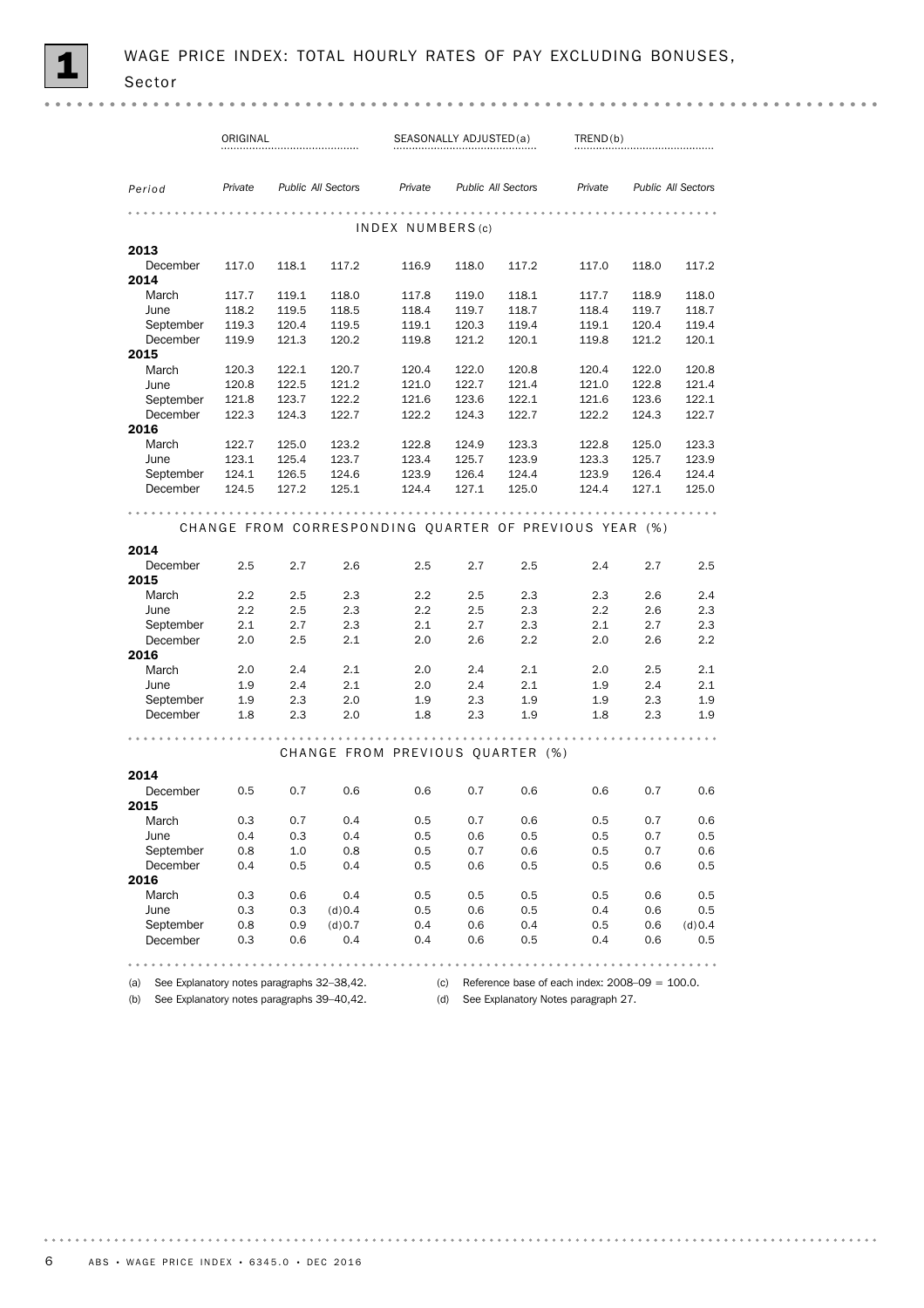

| Period           | New<br>South<br>Wales | Victoria | Queensland                                             | South<br>Australia | Western<br>Australia | Tasmania | Northern<br>Territory | Australian<br>Capital<br>Territory | Australia |
|------------------|-----------------------|----------|--------------------------------------------------------|--------------------|----------------------|----------|-----------------------|------------------------------------|-----------|
|                  |                       |          |                                                        |                    |                      | .        |                       |                                    |           |
|                  |                       |          |                                                        | INDEX NUMBERS(a)   |                      |          |                       |                                    |           |
| 2012-13          | 114.3                 | 114.0    | 114.7                                                  | 113.7              | 116.5                | 114.6    | 115.2                 | 114.9                              | 114.6     |
| 2013-14          | 117.1                 | 117.1    | 117.7                                                  | 117.4              | 119.8                | 117.2    | 118.3                 | 117.6                              | 117.6     |
| 2014-15          | 119.8                 | 120.3    | 120.5                                                  | 120.4              | 122.4                | 120.0    | 121.4                 | 119.7                              | 120.4     |
| 2015-16          | 122.4                 | 123.1    | 122.8                                                  | 123.1              | 124.7                | 122.7    | 124.1                 | 121.7                              | 123.0     |
| 2013             |                       |          |                                                        |                    |                      |          |                       |                                    |           |
| December         | 116.8                 | 116.7    | 117.3                                                  | 117.2              | 119.5                | 116.7    | 117.8                 | 117.5                              | 117.2     |
| 2014             |                       |          |                                                        |                    |                      |          |                       |                                    |           |
| March            | 117.6                 | 117.5    | 118.1                                                  | 117.9              | 120.2                | 117.6    | 118.9                 | 117.7                              | 118.0     |
| June             | 118.0                 | 118.2    | 118.6                                                  | 118.2              | 120.6                | 118.0    | 119.3                 | 118.1                              | 118.5     |
| September        | 119.1                 | 119.2    | 119.6                                                  | 119.4              | 121.5                | 119.3    | 120.4                 | 119.0                              | 119.5     |
| December<br>2015 | 119.6                 | 120.0    | 120.3                                                  | 120.2              | 122.3                | 119.6    | 121.1                 | 119.5                              | 120.2     |
| March            | 120.1                 | 120.5    | 120.8                                                  | 120.9              | 122.7                | 120.3    | 121.7                 | 119.8                              | 120.7     |
| June             | 120.5                 | 121.3    | 121.1                                                  | 121.1              | 123.1                | 120.9    | 122.2                 | 120.3                              | 121.2     |
| September        | 121.7                 | 122.3    | 122.0                                                  | 122.2              | 123.9                | 122.1    | 123.3                 | 120.9                              | 122.2     |
| December         | 122.1                 | 122.9    | 122.6                                                  | 123.0              | 124.5                | 122.2    | 124.0                 | 121.4                              | 122.7     |
| 2016             |                       |          |                                                        |                    |                      |          |                       |                                    |           |
| March            | 122.6                 | 123.4    | 123.1                                                  | 123.5              | 125.1                | 123.0    | 124.3                 | 122.0                              | 123.2     |
| June             | 123.1                 | 123.9    | 123.4                                                  | 123.8              | 125.3                | 123.5    | 124.6                 | 122.6                              | 123.7     |
| September        | 124.2                 | 124.7    | 124.3                                                  | 125.0              | 126.0                | 124.8    | 126.0                 | 123.2                              | 124.6     |
| December         | 124.7                 | 125.2    | 125.0                                                  | 125.7              | 126.2                | 125.1    | 126.6                 | 123.7                              | 125.1     |
|                  |                       |          |                                                        |                    |                      |          |                       |                                    |           |
|                  |                       |          | CHANGE FROM PREVIOUS FINANCIAL YEAR (%)                |                    |                      |          |                       |                                    |           |
| 2013-14          | 2.4                   | 2.7      | 2.6                                                    | 3.3                | 2.8                  | 2.3      | 2.7                   | 2.3                                | 2.6       |
| 2014-15          | 2.3                   | 2.7      | 2.4                                                    | 2.6                | 2.2                  | 2.4      | 2.6                   | 1.8                                | 2.4       |
| 2015-16          | 2.2                   | 2.3      | 1.9                                                    | 2.2                | 1.9                  | 2.3      | 2.2                   | 1.7                                | 2.2       |
|                  |                       |          |                                                        |                    |                      |          |                       |                                    |           |
|                  |                       |          | CHANGE FROM CORRESPONDING QUARTER OF PREVIOUS YEAR (%) |                    |                      |          |                       |                                    |           |
|                  |                       |          |                                                        |                    |                      |          |                       |                                    |           |
| 2014             |                       |          |                                                        |                    |                      |          |                       |                                    |           |
| December         | 2.4                   | 2.8      | 2.6                                                    | 2.6                | 2.3                  | 2.5      | 2.8                   | 1.7                                | 2.6       |
| 2015             |                       |          |                                                        |                    |                      |          |                       |                                    |           |
| March            | 2.1                   | 2.6      | 2.3                                                    | 2.5                | 2.1                  | 2.3      | 2.4                   | 1.8                                | 2.3       |
| June             | 2.1                   | 2.6      | 2.1                                                    | 2.5                | 2.1                  | 2.5      | 2.4                   | 1.9                                | 2.3       |
| September        | 2.2                   | 2.6      | 2.0                                                    | 2.3                | 2.0                  | 2.3      | 2.4                   | 1.6                                | 2.3       |
| December<br>2016 | 2.1                   | 2.4      | 1.9                                                    | 2.3                | 1.8                  | 2.2      | 2.4                   | 1.6                                | 2.1       |
| March            | 2.1                   | 2.4      | 1.9                                                    | 2.2                | 2.0                  | 2.2      | 2.1                   | 1.8                                | 2.1       |
| June             | 2.2                   | 2.1      | 1.9                                                    | 2.2                | 1.8                  | 2.2      | 2.0                   | 1.9                                | 2.1       |
| September        | 2.1                   | 2.0      | 1.9                                                    | 2.3                | 1.7                  | 2.2      | 2.2                   | 1.9                                | 2.0       |
| December         | 2.1                   | 1.9      | 2.0                                                    | 2.2                | 1.4                  | 2.4      | 2.1                   | 1.9                                | 2.0       |
|                  |                       |          |                                                        |                    |                      |          |                       |                                    |           |
|                  |                       |          | CHANGE FROM PREVIOUS QUARTER (%)                       |                    |                      |          |                       |                                    |           |
|                  |                       |          |                                                        |                    |                      |          |                       |                                    |           |
| 2014             |                       |          |                                                        |                    |                      |          |                       |                                    |           |
| December<br>2015 | 0.4                   | 0.7      | 0.6                                                    | 0.7                | 0.7                  | 0.3      | 0.6                   | 0.4                                | 0.6       |
| March            | 0.4                   | 0.4      | 0.4                                                    | 0.6                | 0.3                  | 0.6      | 0.5                   | 0.3                                | 0.4       |
| June             | 0.3                   | 0.7      | 0.2                                                    | 0.2                | 0.3                  | 0.5      | 0.4                   | 0.4                                | 0.4       |
| September        | 1.0                   | 0.8      | 0.7                                                    | 0.9                | 0.6                  | 1.0      | 0.9                   | 0.5                                | 0.8       |
| December         | 0.3                   | 0.5      | 0.5                                                    | 0.7                | 0.5                  | 0.1      | 0.6                   | 0.4                                | 0.4       |
| 2016             |                       |          |                                                        |                    |                      |          |                       |                                    |           |
| March            | 0.4                   | 0.4      | 0.4                                                    | 0.4                | 0.5                  | 0.7      | 0.2                   | 0.5                                | 0.4       |
| June             | 0.4                   | 0.4      | 0.2                                                    | 0.2                | 0.2                  | 0.4      | 0.2                   | 0.5                                | 0.4       |
| September        | 0.9                   | 0.6      | 0.7                                                    | 1.0                | 0.6                  | 1.1      | 1.1                   | 0.5                                | 0.7       |
| December         | 0.4                   | 0.4      | 0.6                                                    | 0.6                | 0.2                  | 0.2      | 0.5                   | 0.4                                | 0.4       |
|                  |                       |          |                                                        |                    |                      |          |                       |                                    |           |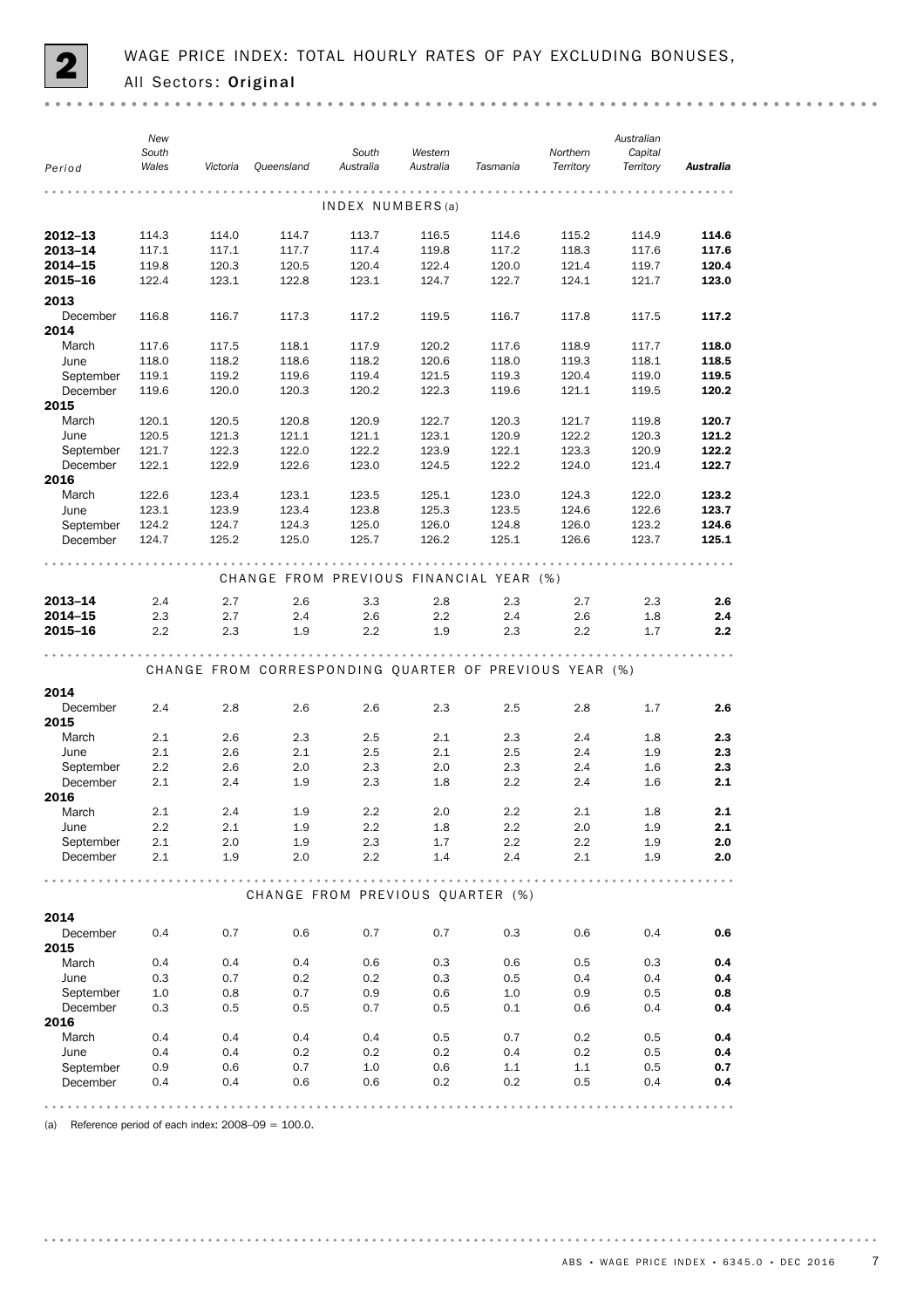

| Period           | New<br>South<br>Wales | Victoria | Queensland                                             | South<br>Australia | Western<br>Australia | Tasmania | Northern<br>Territory | Australian<br>Capital<br>Territory | Australia |
|------------------|-----------------------|----------|--------------------------------------------------------|--------------------|----------------------|----------|-----------------------|------------------------------------|-----------|
|                  |                       |          |                                                        | INDEX NUMBERS(a)   |                      | .        |                       |                                    |           |
| 2012-13          | 114.0                 | 114.2    | 114.4                                                  | 113.7              | 116.2                | 114.4    | 114.9                 | 113.4                              | 114.4     |
| 2013-14          | 116.8                 | 117.2    | 117.4                                                  | 117.4              | 119.2                | 116.9    | 118.2                 | 116.1                              | 117.3     |
| 2014-15          | 119.4                 | 120.2    | 120.2                                                  | 120.4              | 121.5                | 120.0    | 121.0                 | 118.8                              | 120.1     |
| 2015-16          | 122.0                 | 122.9    | 122.4                                                  | 123.1              | 123.4                | 122.8    | 123.2                 | 121.2                              | 122.5     |
|                  |                       |          |                                                        |                    |                      |          |                       |                                    |           |
| 2013             |                       |          |                                                        |                    |                      |          |                       |                                    |           |
| December         | 116.5                 | 116.8    | 117.0                                                  | 117.1              | 118.9                | 116.5    | 117.8                 | 116.0                              | 117.0     |
| 2014             |                       |          |                                                        |                    |                      |          |                       |                                    |           |
| March            | 117.2                 | 117.5    | 117.8                                                  | 117.9              | 119.5                | 117.2    | 118.7                 | 116.3                              | 117.7     |
| June             | 117.7                 | 118.2    | 118.2                                                  | 118.2              | 119.9                | 117.6    | 119.3                 | 116.7                              | 118.2     |
| September        | 118.7                 | 119.3    | 119.4                                                  | 119.5              | 120.8                | 119.3    | 120.3                 | 118.1                              | 119.3     |
| December         | 119.2                 | 120.0    | 120.0                                                  | 120.3              | 121.3                | 119.6    | 120.8                 | 118.5                              | 119.9     |
| 2015             |                       |          |                                                        |                    |                      |          |                       |                                    |           |
| March            | 119.7                 | 120.3    | 120.5                                                  | 120.8              | 121.8                | 120.2    | 121.1                 | 119.0                              | 120.3     |
| June             | 120.1                 | 121.2    | 120.8                                                  | 121.0              | 122.1                | 120.7    | 121.8                 | 119.4                              | 120.8     |
| September        | 121.3                 | 122.1    | 121.7                                                  | 122.4              | 122.7<br>123.1       | 122.2    | 122.7                 | 120.4                              | 121.8     |
| December<br>2016 | 121.7                 | 122.7    | 122.2                                                  | 122.8              |                      | 122.5    | 123.0                 | 120.9                              | 122.3     |
| March            | 122.1                 | 123.2    | 122.6                                                  | 123.4              | 123.7                | 123.0    | 123.3                 | 121.5                              | 122.7     |
| June             | 122.7                 | 123.7    | 122.9                                                  | 123.6              | 124.0                | 123.6    | 123.7                 | 121.8                              | 123.1     |
| September        | 123.6                 | 124.5    | 123.9                                                  | 124.9              | 124.5                | 125.1    | 124.6                 | 123.0                              | 124.1     |
| December         | 124.1                 | 124.9    | 124.3                                                  | 125.3              | 124.6                | 125.4    | 125.0                 | 123.3                              | 124.5     |
|                  |                       |          |                                                        |                    |                      |          |                       |                                    |           |
|                  |                       |          | CHANGE FROM PREVIOUS FINANCIAL YEAR (%)                |                    |                      |          |                       |                                    |           |
| 2013-14          | 2.5                   | 2.6      | 2.6                                                    | 3.3                | 2.6                  | 2.2      | 2.9                   | 2.4                                | 2.5       |
| 2014-15          | 2.2                   | 2.6      | 2.4                                                    | 2.6                | 1.9                  | 2.7      | 2.4                   | 2.3                                | 2.4       |
| 2015-16          | 2.2                   | 2.2      | 1.8                                                    | 2.2                | 1.6                  | 2.3      | 1.8                   | 2.0                                | 2.0       |
|                  |                       |          |                                                        |                    |                      |          |                       |                                    |           |
|                  |                       |          |                                                        |                    |                      |          |                       |                                    |           |
|                  |                       |          | CHANGE FROM CORRESPONDING QUARTER OF PREVIOUS YEAR (%) |                    |                      |          |                       |                                    |           |
| 2014             |                       |          |                                                        |                    |                      |          |                       |                                    |           |
| December         | 2.3                   | 2.7      | 2.6                                                    | 2.7                | 2.0                  | 2.7      | 2.5                   | 2.2                                | 2.5       |
| 2015             |                       |          |                                                        |                    |                      |          |                       |                                    |           |
| March            | 2.1                   | 2.4      | 2.3                                                    | 2.5                | 1.9                  | 2.6      | 2.0                   | 2.3                                | 2.2       |
| June             | 2.0                   | 2.5      | 2.2                                                    | 2.4                | 1.8                  | 2.6      | 2.1                   | 2.3                                | 2.2       |
| September        | 2.2                   | 2.3      | 1.9                                                    | 2.4                | 1.6                  | 2.4      | 2.0                   | 1.9                                | 2.1       |
| December         | 2.1                   | 2.3      | 1.8                                                    | 2.1                | 1.5                  | 2.4      | 1.8                   | 2.0                                | 2.0       |
| 2016             |                       |          |                                                        |                    |                      |          |                       |                                    |           |
| March            | 2.0                   | 2.4      | 1.7                                                    | 2.2                | 1.6                  | 2.3      | 1.8                   | 2.1                                | 2.0       |
| June             | 2.2                   | 2.1      | 1.7                                                    | 2.1                | 1.6                  | 2.4      | 1.6                   | 2.0                                | 1.9       |
| September        | 1.9                   | 2.0      | 1.8                                                    | 2.0                | 1.5                  | 2.4      | 1.5                   | 2.2                                | 1.9       |
| December         | 2.0                   | 1.8      | 1.7                                                    | 2.0                | 1.2                  | 2.4      | 1.6                   | 2.0                                | 1.8       |
|                  |                       |          |                                                        |                    |                      |          |                       |                                    |           |
|                  |                       |          | CHANGE FROM PREVIOUS QUARTER (%)                       |                    |                      |          |                       |                                    |           |
| 2014             |                       |          |                                                        |                    |                      |          |                       |                                    |           |
| December         | 0.4                   | 0.6      | 0.5                                                    | 0.7                | 0.4                  | 0.3      | 0.4                   | 0.3                                | 0.5       |
| 2015             |                       |          |                                                        |                    |                      |          |                       |                                    |           |
| March            | 0.4                   | 0.3      | 0.4                                                    | 0.4                | 0.4                  | 0.5      | 0.2                   | 0.4                                | 0.3       |
| June             | 0.3                   | 0.7      | 0.2                                                    | 0.2                | 0.2                  | 0.4      | 0.6                   | 0.3                                | 0.4       |
| September        | 1.0                   | 0.7      | 0.7                                                    | 1.2                | 0.5                  | 1.2      | 0.7                   | 0.8                                | 0.8       |
| December         | 0.3                   | 0.5      | 0.4                                                    | 0.3                | 0.3                  | 0.2      | 0.2                   | 0.4                                | 0.4       |
| 2016             |                       |          |                                                        |                    |                      |          |                       |                                    |           |
| March            | 0.3                   | 0.4      | 0.3                                                    | 0.5                | 0.5                  | 0.4      | 0.2                   | 0.5                                | 0.3       |
| June             | 0.5                   | 0.4      | 0.2                                                    | 0.2                | 0.2                  | 0.5      | 0.3                   | 0.2                                | 0.3       |
| September        | 0.7                   | 0.6      | 0.8                                                    | 1.1                | 0.4                  | 1.2      | 0.7                   | 1.0                                | 0.8       |
| December         | 0.4                   | 0.3      | 0.3                                                    | 0.3                | 0.1                  | 0.2      | 0.3                   | 0.2                                | 0.3       |
|                  |                       |          |                                                        |                    |                      |          |                       |                                    |           |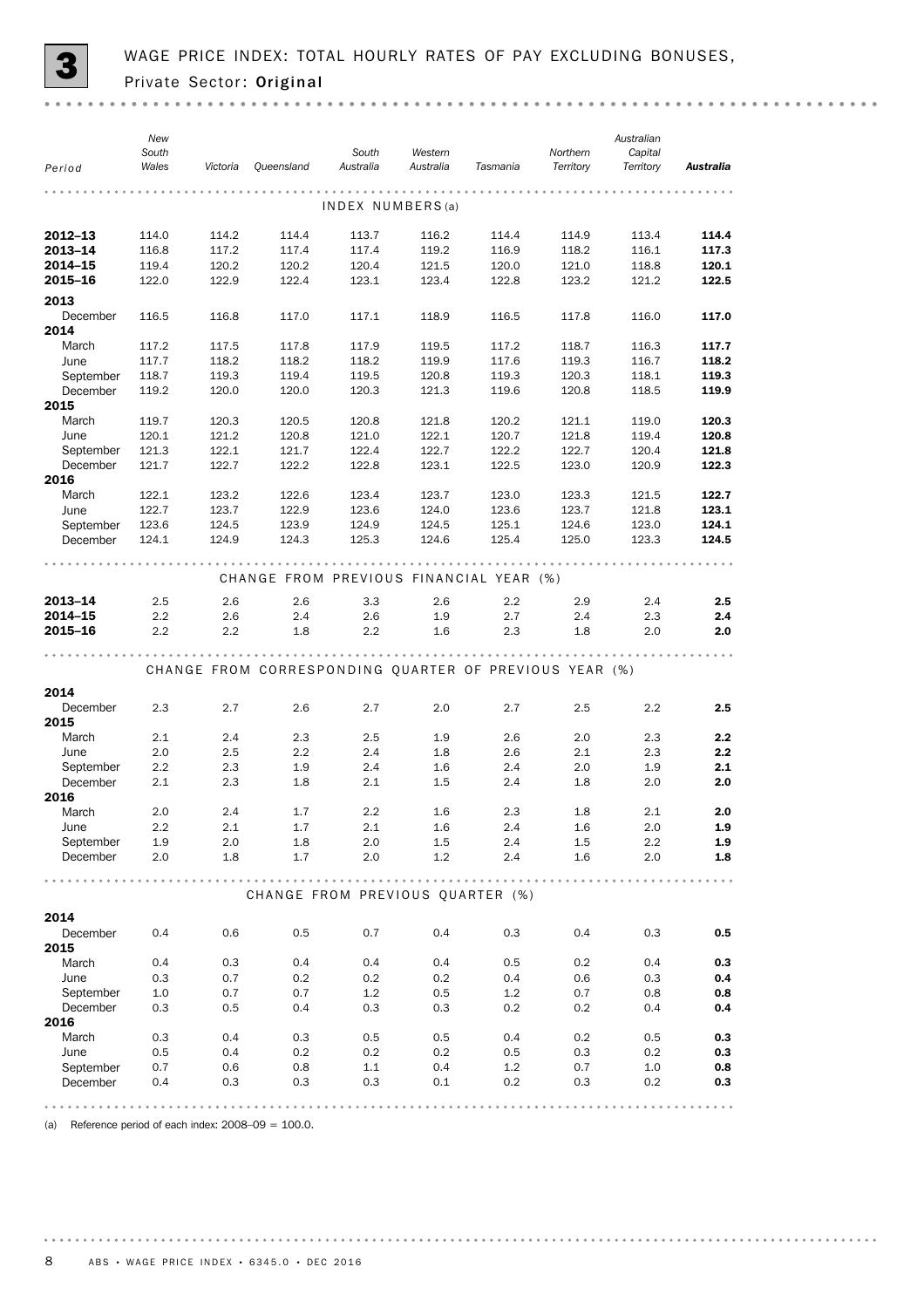

| Period           | New<br>South<br>Wales | Victoria       | Queensland     | South<br>Australia | Western<br>Australia                                              | Tasmania                                               | Northern<br>Territory | Australian<br>Capital<br>Territory | Australia |
|------------------|-----------------------|----------------|----------------|--------------------|-------------------------------------------------------------------|--------------------------------------------------------|-----------------------|------------------------------------|-----------|
|                  |                       |                |                |                    |                                                                   |                                                        |                       |                                    |           |
|                  |                       |                |                | INDEX NUMBERS(a)   |                                                                   |                                                        |                       |                                    |           |
| 2012-13          | 115.2                 | 113.5          | 115.7          | 113.9              | 117.7                                                             | 114.9                                                  | 115.6                 | 115.8                              | 115.2     |
| 2013-14          | 118.0                 | 116.8          | 118.7          | 117.7              | 122.1                                                             | 117.6                                                  | 118.3                 | 118.5                              | 118.5     |
| 2014-15          | 121.0                 | 120.5          | 121.5          | 120.6              | 125.7                                                             | 120.2                                                  | 122.0                 | 120.1                              | 121.6     |
| 2015-16          | 123.8                 | 124.0          | 124.5          | 123.6              | 129.9                                                             | 122.4                                                  | 125.8                 | 121.9                              | 124.6     |
| 2013             |                       |                |                |                    |                                                                   |                                                        |                       |                                    |           |
| December         | 117.7                 | 116.3          | 118.3          | 117.5              | 121.5                                                             | 116.9                                                  | 117.7                 | 118.4                              | 118.1     |
| 2014             |                       |                |                |                    |                                                                   |                                                        |                       |                                    |           |
| March            | 118.7                 | 117.5          | 119.4          | 118.5              | 122.8                                                             | 118.2                                                  | 119.1                 | 118.6                              | 119.1     |
| June             | 118.9                 | 118.0          | 119.9          | 118.8              | 123.1                                                             | 118.6                                                  | 119.2                 | 118.9                              | 119.5     |
| September        | 120.3                 | 118.8          | 120.2          | 119.3              | 123.9                                                             | 119.4                                                  | 120.6                 | 119.5                              | 120.4     |
| December         | 120.7                 | 120.1          | 121.4          | 120.2              | 125.8                                                             | 119.6                                                  | 121.8                 | 120.0                              | 121.3     |
| 2015             | 121.4                 |                |                |                    |                                                                   |                                                        |                       |                                    | 122.1     |
| March<br>June    | 121.6                 | 121.3<br>121.9 | 122.1<br>122.4 | 121.3<br>121.5     | 126.2<br>126.9                                                    | 120.6<br>121.3                                         | 122.7<br>122.8        | 120.1<br>120.7                     | 122.5     |
| September        | 123.3                 | 123.3          | 123.1          | 121.9              | 128.8                                                             | 121.6                                                  | 124.3                 | 121.0                              | 123.7     |
| December         | 123.5                 | 123.7          | 123.9          | 123.9              | 129.8                                                             | 121.7                                                  | 126.1                 | 121.6                              | 124.3     |
| 2016             |                       |                |                |                    |                                                                   |                                                        |                       |                                    |           |
| March            | 124.1                 | 124.3          | 125.2          | 124.2              | 130.4                                                             | 122.9                                                  | 126.3                 | 122.1                              | 125.0     |
| June             | 124.3                 | 124.8          | 125.6          | 124.5              | 130.7                                                             | 123.2                                                  | 126.3                 | 123.0                              | 125.4     |
| September        | 126.2                 | 125.7          | 125.9          | 125.3              | 131.7                                                             | 124.0                                                  | 128.8                 | 123.2                              | 126.5     |
| December         | 126.4                 | 126.3          | 127.5          | 126.8              | 132.2                                                             | 124.4                                                  | 129.8                 | 123.8                              | 127.2     |
|                  |                       |                |                |                    |                                                                   |                                                        |                       |                                    |           |
|                  |                       |                |                |                    |                                                                   | CHANGE FROM PREVIOUS FINANCIAL YEAR (%)                |                       |                                    |           |
| 2013-14          | 2.4                   | 2.9            | 2.6            | 3.3                | 3.7                                                               | 2.3                                                    | 2.3                   | 2.3                                | 2.9       |
| 2014-15          | 2.5                   | 3.2            | 2.4            | 2.5                | 2.9                                                               | 2.2                                                    | 3.1                   | 1.4                                | 2.6       |
| 2015-16          | 2.3                   | 2.9            | 2.5            | 2.5                | 3.3                                                               | 1.8                                                    | 3.1                   | 1.5                                | 2.5       |
|                  |                       |                |                |                    |                                                                   |                                                        |                       |                                    |           |
|                  |                       |                |                |                    |                                                                   | CHANGE FROM CORRESPONDING QUARTER OF PREVIOUS YEAR (%) |                       |                                    |           |
|                  |                       |                |                |                    |                                                                   |                                                        |                       |                                    |           |
| 2014             |                       |                |                |                    |                                                                   |                                                        |                       |                                    |           |
| December<br>2015 | 2.5                   | 3.3            | 2.6            | 2.3                | 3.5                                                               | 2.3                                                    | 3.5                   | 1.4                                | 2.7       |
| March            | 2.3                   | 3.2            | 2.3            | 2.4                | 2.8                                                               | 2.0                                                    | 3.0                   | 1.3                                | 2.5       |
| June             | 2.3                   | 3.3            | 2.1            | 2.3                | 3.1                                                               | 2.3                                                    | 3.0                   | 1.5                                | 2.5       |
| September        | 2.5                   | 3.8            | 2.4            | 2.2                | 4.0                                                               | 1.8                                                    | 3.1                   | 1.3                                | 2.7       |
| December         | 2.3                   | 3.0            | 2.1            | 3.1                | 3.2                                                               | 1.8                                                    | 3.5                   | 1.3                                | 2.5       |
| 2016             |                       |                |                |                    |                                                                   |                                                        |                       |                                    |           |
| March            | 2.2                   | 2.5            | 2.5            | 2.4                | 3.3                                                               | 1.9                                                    | 2.9                   | 1.7                                | 2.4       |
| June             | 2.2                   | 2.4            | 2.6            | 2.5                | 3.0                                                               | 1.6                                                    | 2.9                   | 1.9                                | 2.4       |
| September        | 2.4                   | 1.9            | 2.3            | 2.8                | 2.3                                                               | 2.0                                                    | 3.6                   | 1.8                                | 2.3       |
| December         | 2.3                   | 2.1            | 2.9            | 2.3                | 1.8                                                               | 2.2                                                    | 2.9                   | 1.8                                | 2.3       |
|                  |                       |                |                |                    | $\begin{array}{cccccccccccccc} 0 & 0 & 0 & 0 & 0 & 0 \end{array}$ | .                                                      |                       |                                    |           |
|                  |                       |                |                |                    |                                                                   | CHANGE FROM PREVIOUS QUARTER (%)                       |                       |                                    |           |
| 2014             |                       |                |                |                    |                                                                   |                                                        |                       |                                    |           |
| December         | 0.3                   | 1.1            | 1.0            | 0.8                | 1.5                                                               | 0.2                                                    | 1.0                   | 0.4                                | 0.7       |
| 2015             |                       |                |                |                    |                                                                   |                                                        |                       |                                    |           |
| March            | 0.6                   | 1.0            | 0.6            | 0.9                | 0.3                                                               | 0.8                                                    | 0.7                   | 0.1                                | 0.7       |
| June             | 0.2                   | 0.5            | 0.2            | 0.2                | 0.6                                                               | 0.6                                                    | 0.1                   | 0.5                                | 0.3       |
| September        | 1.4                   | 1.1            | 0.6            | 0.3                | $1.5\,$                                                           | 0.2                                                    | 1.2                   | 0.2                                | 1.0       |
| December         | 0.2                   | 0.3            | 0.6            | 1.6                | 0.8                                                               | 0.1                                                    | 1.4                   | 0.5                                | 0.5       |
| 2016             |                       |                |                |                    |                                                                   |                                                        |                       |                                    |           |
| March            | 0.5                   | 0.5            | 1.0            | 0.2                | 0.5                                                               | 1.0                                                    | 0.2                   | 0.4                                | 0.6       |
| June             | 0.2                   | 0.4            | 0.3            | 0.2                | 0.2                                                               | 0.2                                                    | 0.0                   | 0.7                                | 0.3       |
| September        | $1.5\,$               | 0.7            | 0.2            | 0.6                | 0.8                                                               | 0.6                                                    | 2.0                   | 0.2                                | 0.9       |
| December         | 0.2                   | 0.5            | 1.3            | 1.2                | 0.4                                                               | 0.3                                                    | 0.8                   | 0.5                                | 0.6       |
|                  |                       |                |                |                    |                                                                   |                                                        |                       |                                    |           |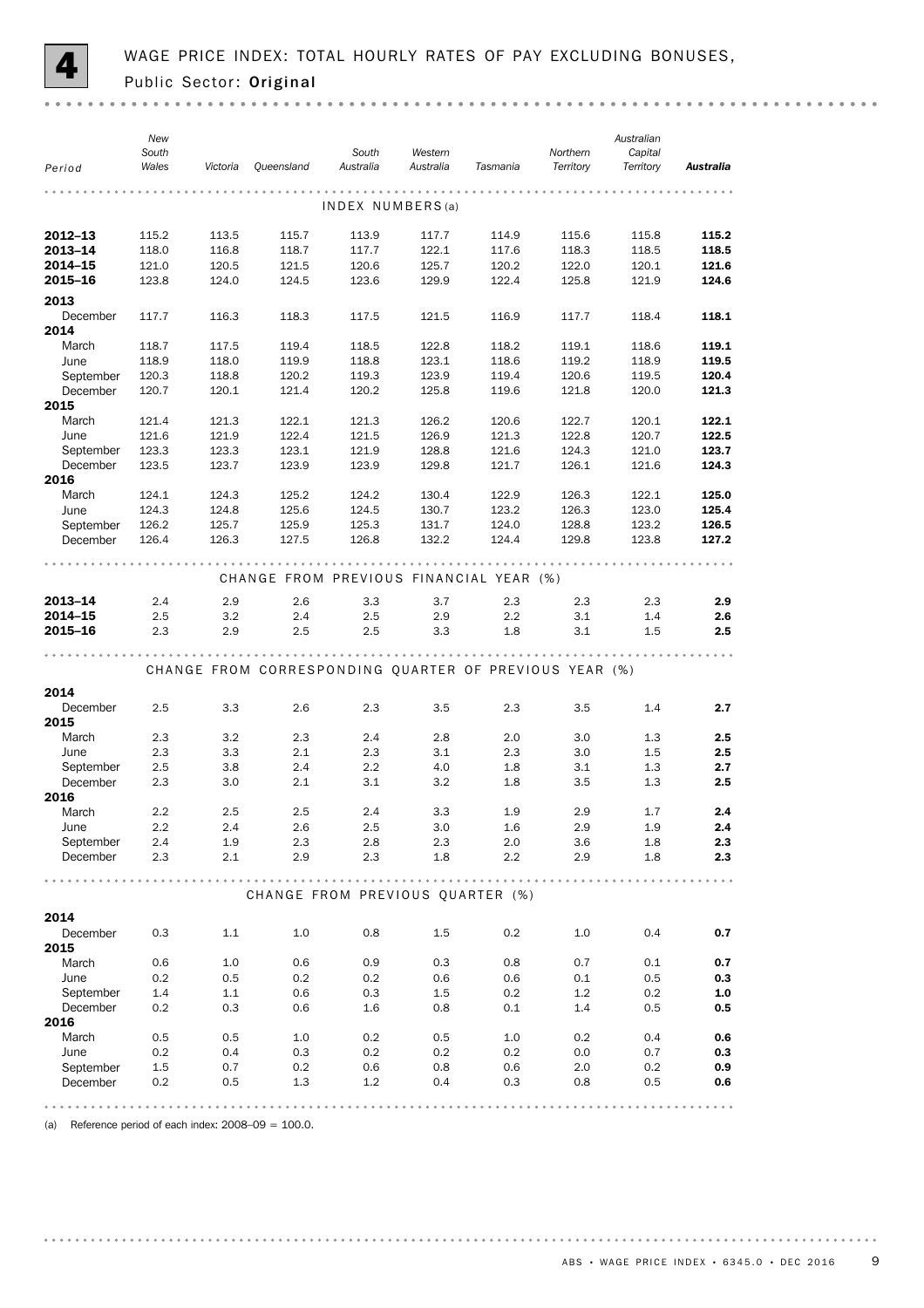

|                                                                                        | <b>FINANCIAL YEAR</b> |                 |                |                | QUARTER         |                 |                 |                 |                 |
|----------------------------------------------------------------------------------------|-----------------------|-----------------|----------------|----------------|-----------------|-----------------|-----------------|-----------------|-----------------|
| Industry                                                                               | 2012–13               | 2013-14 2014-15 |                | 2015-16        | Dec Qtr<br>2015 | Mar Qtr<br>2016 | Jun Qtr<br>2016 | Sep Qtr<br>2016 | Dec Otr<br>2016 |
|                                                                                        |                       |                 | PRIVATE        |                |                 |                 |                 |                 |                 |
|                                                                                        |                       |                 |                |                |                 |                 |                 |                 |                 |
| Mining<br>Manufacturing                                                                | 117.8<br>113.6        | 121.1<br>116.9  | 123.9<br>120.1 | 125.9<br>123.0 | 125.5<br>122.8  | 126.1<br>123.2  | 126.5<br>123.9  | 126.6<br>124.5  | 126.7<br>125.0  |
| Electricity, gas, water and waste services                                             | 116.9                 | 120.7           | 124.6          | 127.9          | 127.5           | 128.6           | 128.8           | 130.0           | 130.4           |
| Construction                                                                           | 115.4                 | 118.9           | 121.5          | 123.3          | 123.1           | 123.5           | 124.0           | 124.8           | 125.3           |
| Wholesale trade                                                                        | 115.5                 | 118.0           | 120.6          | 122.9          | 122.6           | 122.8           | 123.9           | 124.6           | 124.7           |
| Retail trade                                                                           | 112.1                 | 115.0           | 117.5          | 120.3          | 120.2           | 120.7           | 120.8           | 122.1           | 122.4           |
| Accommodation and food services                                                        | 112.0                 | 114.5           | 117.4          | 120.1          | 120.0           | 120.2           | 120.4           | 122.5           | 122.8           |
| Transport, postal and warehousing                                                      | 115.4                 | 118.2           | 121.0          | 123.4          | 123.1           | 123.6           | 124.1           | 125.0           | 125.4           |
| Information media and telecommunications                                               | 112.2                 | 114.8           | 117.7          | 120.4          | 120.5           | 120.7           | 121.0           | 121.6           | 122.9           |
| Financial and insurance services                                                       | 114.8                 | 117.9           | 121.2          | 124.2          | 124.1           | 124.7           | 125.2           | 125.5           | 126.6           |
| Rental, hiring and real estate services                                                | 112.4                 | 115.5           | 118.1          | 120.0          | 119.9           | 120.1           | 120.3           | 121.2           | 121.4           |
| Professional, scientific and technical services<br>Administrative and support services | 116.1<br>113.0        | 118.2<br>115.7  | 120.4<br>117.9 | 122.3<br>119.5 | 122.2<br>119.4  | 122.4<br>119.4  | 122.9<br>119.9  | 123.7<br>120.7  | 123.8<br>120.9  |
| Public administration and safety                                                       | 113.6                 | 116.8           | 119.8          | 122.1          | 121.8           | 122.2           | 122.5           | 123.5           | 124.2           |
| Education and training                                                                 | 115.2                 | 119.1           | 122.4          | 125.1          | 124.5           | 125.8           | 126.0           | 126.8           | 127.5           |
| Health care and social assistance                                                      | 114.4                 | 117.8           | 120.9          | 123.8          | 123.5           | 124.1           | 124.6           | 126.0           | 126.5           |
| Arts and recreation services                                                           | 113.1                 | 116.5           | 120.4          | 123.3          | 123.1           | 123.6           | 123.8           | 124.8           | 125.5           |
| Other services                                                                         | 113.7                 | 116.4           | 118.8          | 121.5          | 121.2           | 121.9           | 122.1           | 123.4           | 123.5           |
| All industries                                                                         | 114.4                 | 117.3           | 120.1          | 122.5          | 122.3           | 122.7           | 123.1           | 124.1           | 124.5           |
|                                                                                        |                       |                 |                |                |                 |                 |                 |                 |                 |
|                                                                                        |                       |                 | PUBLIC         |                |                 |                 |                 |                 |                 |
| Electricity, gas, water and waste services                                             | 117.6                 | 121.5           | 124.5          | 127.2          | 127.0           | 127.1           | 128.3           | 129.1           | 129.7           |
| Professional, scientific and technical services                                        | 116.0                 | 119.5           | 121.2          | 123.0          | 122.9           | 123.1           | 123.3           | 124.1           | 124.7           |
| Public administration and safety                                                       | 115.1                 | 118.5           | 121.0          | 123.7          | 123.5           | 123.9           | 124.3           | 125.7           | 126.3           |
| Education and training                                                                 | 115.5                 | 118.7           | 122.5          | 126.0          | 125.5           | 126.7           | 127.0           | 127.8           | 128.6           |
| Health care and social assistance                                                      | 114.9                 | 118.0           | 121.4          | 124.5          | 124.3           | 124.9           | 125.1           | 126.3           | 127.3           |
| All industries(b)                                                                      | 115.2                 | 118.5           | 121.6          | 124.6          | 124.3           | 125.0           | 125.4           | 126.5           | 127.2           |
|                                                                                        |                       |                 |                |                |                 |                 |                 |                 |                 |
|                                                                                        |                       |                 | ALL SECTORS    |                |                 |                 |                 |                 |                 |
| Mining                                                                                 | 117.8                 | 121.1           | 123.9          | 125.9          | 125.5           | 126.1           | 126.5           | 126.6           | 126.7           |
| Manufacturing                                                                          | 113.6                 | 116.9           | 120.1          | 123.0          | 122.8           | 123.2           | 123.8           | 124.5           | 125.0           |
| Electricity, gas, water and waste services                                             | 117.3                 | 121.1           | 124.5          | 127.5          | 127.2           | 127.8           | 128.5           | 129.5           | 130.0           |
| Construction                                                                           | 115.4                 | 118.9           | 121.4          | 123.3          | 123.1           | 123.5           | 124.0           | 124.8           | 125.2           |
| Wholesale trade                                                                        | 115.5                 | 118.0           | 120.6          | 122.9          | 122.6           | 122.8           | 123.9           | 124.6           | 124.7           |
| Retail trade                                                                           | 112.1                 | 115.0           | 117.5          | 120.3          | 120.2<br>120.1  | 120.7           | 120.8           | 122.1           | 122.4           |
| Accommodation and food services<br>Transport, postal and warehousing                   | 112.0<br>115.0        | 114.5<br>117.9  | 117.5<br>120.7 | 120.2<br>123.3 | 122.9           | 120.3<br>123.7  | 120.5<br>124.2  | 122.5<br>124.9  | 122.8<br>125.5  |
| Information media and telecommunications                                               | 112.3                 | 115.0           | 117.9          | 120.5          | 120.7           | 120.8           | 121.1           | 121.7           | 122.9           |
| Financial and insurance services                                                       | 114.8                 | 117.9           | 121.1          | 124.2          | 124.1           | 124.7           | 125.1           | 125.5           | 126.7           |
| Rental, hiring and real estate services                                                | 112.9                 | 115.9           | 118.5          | 120.5          | 120.4           | 120.5           | 120.8           | 121.7           | 121.9           |
| Professional, scientific and technical services                                        | 116.1                 | 118.3           | 120.4          | 122.3          | 122.2           | 122.4           | 122.9           | 123.7           | 123.8           |
| Administrative and support services                                                    | 113.0                 | 115.8           | 118.0          | 119.6          | 119.5           | 119.6           | 120.0           | 120.8           | 121.1           |
| Public administration and safety                                                       | 115.0                 | 118.4           | 120.9          | 123.6          | 123.4           | 123.8           | 124.1           | 125.6           | 126.1           |
| Education and training                                                                 | 115.4                 | 118.8           | 122.4          | 125.7          | 125.2           | 126.4           | 126.6           | 127.4           | 128.2           |
| Health care and social assistance                                                      | 114.6                 | 117.9           | 121.1          | 124.1          | 123.8           | 124.5           | 124.8           | 126.2           | 126.8           |
| Arts and recreation services                                                           | 113.5                 | 116.7           | 120.1          | 122.9          | 122.8           | 123.2           | 123.5           | 124.4           | 125.1           |
| Other services                                                                         | 113.7                 | 116.4           | 118.9          | 121.6          | 121.3           | 122.0           | 122.2           | 123.4           | 123.5           |
| <b>All industries</b>                                                                  | 114.6                 | 117.6           | 120.4          | 123.0          | 122.7           | 123.2           | 123.7           | 124.6           | 125.1           |
|                                                                                        |                       |                 |                |                |                 |                 |                 |                 |                 |

(a) Reference period of each index: 2008–09 = 100.0. (b) Includes those industries not separately listed.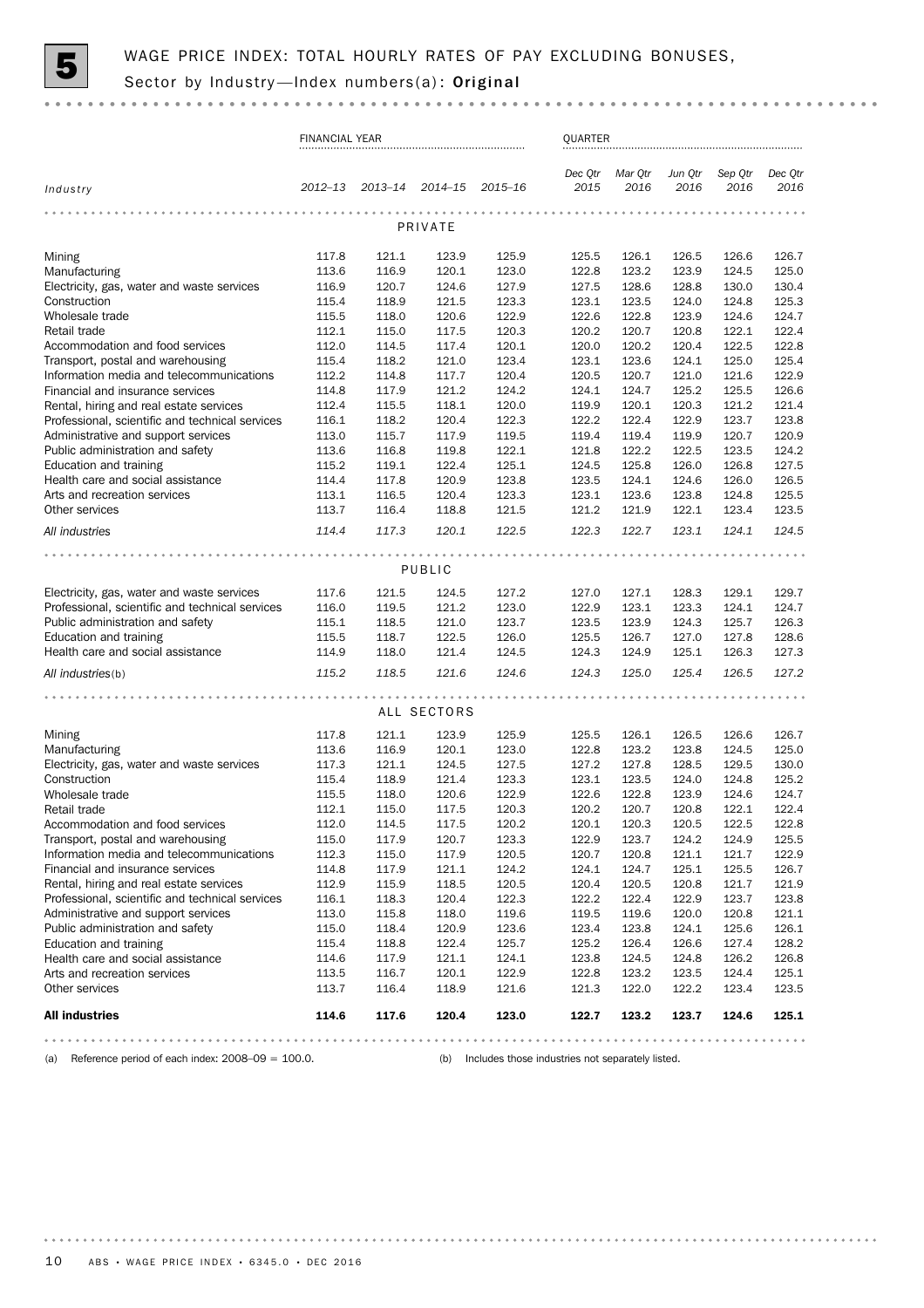

|                                                                                        |                       |                         |             |               | FROM CORRESPONDING      |            |            |            |                                 |            |
|----------------------------------------------------------------------------------------|-----------------------|-------------------------|-------------|---------------|-------------------------|------------|------------|------------|---------------------------------|------------|
|                                                                                        | FROM PREVIOUS         |                         |             | QUARTER OF    |                         |            |            |            |                                 |            |
|                                                                                        | <b>FINANCIAL YEAR</b> |                         |             | PREVIOUS YEAR |                         |            |            |            | FROM PREVIOUS QUARTER           |            |
|                                                                                        |                       |                         |             |               |                         |            |            |            |                                 |            |
|                                                                                        |                       |                         |             |               | Dec Qtr Dec Qtr Dec Qtr |            |            |            | Mar Qtr Jun Qtr Sep Qtr Dec Qtr |            |
| Industry                                                                               |                       | 2013-14 2014-15 2015-16 |             | 2014          | 2015                    | 2016       | 2016       | 2016       | 2016                            | 2016       |
|                                                                                        |                       |                         |             |               |                         |            |            |            |                                 |            |
|                                                                                        |                       |                         | PRIVATE     |               |                         |            |            |            |                                 |            |
|                                                                                        |                       |                         |             |               |                         |            |            |            |                                 |            |
| Mining                                                                                 | 2.8                   | 2.3                     | 1.6         | 2.4           | 1.5                     | 1.0        | 0.5        | 0.3        | 0.1                             | 0.1        |
| Manufacturing                                                                          | 2.9                   | 2.7                     | 2.4         | 2.8           | 2.5                     | 1.8        | 0.3        | 0.6        | 0.5                             | 0.4        |
| Electricity, gas, water and waste services                                             | 3.3                   | 3.2                     | 2.6         | 3.3           | 2.7                     | 2.3        | 0.9        | 0.2        | 0.9                             | 0.3        |
| Construction                                                                           | 3.0                   | $2.2\,$                 | 1.5         | 2.5           | 1.6                     | 1.8        | 0.3        | 0.4        | 0.6                             | 0.4        |
| Wholesale trade                                                                        | 2.2                   | $2.2\,$                 | 1.9         | 2.5           | 1.7                     | 1.7        | 0.2        | 0.9        | 0.6                             | 0.1        |
| Retail trade                                                                           | 2.6                   | 2.2                     | 2.4         | 2.2           | 2.5                     | 1.8        | 0.4        | 0.1        | 1.1                             | 0.2        |
| Accommodation and food services                                                        | 2.2                   | 2.5                     | 2.3         | 2.6           | 2.3                     | 2.3        | 0.2        | 0.2        | 1.7                             | 0.2        |
| Transport, postal and warehousing                                                      | 2.4                   | 2.4                     | 2.0         | 2.4           | 2.0<br>2.2              | 1.9        | 0.4        | 0.4        | 0.7                             | 0.3        |
| Information media and telecommunications<br>Financial and insurance services           | 2.3<br>2.7            | 2.5<br>2.8              | 2.3<br>2.5  | 2.5<br>2.8    | 2.7                     | 2.0<br>2.0 | 0.2<br>0.5 | 0.2<br>0.4 | 0.5<br>0.2                      | 1.1<br>0.9 |
| Rental, hiring and real estate services                                                | 2.8                   | 2.3                     |             | 2.5           | 1.6                     |            |            |            | 0.7                             | 0.2        |
| Professional, scientific and technical services                                        | 1.8                   | 1.9                     | 1.6<br>1.6  | 1.9           | 1.6                     | 1.3<br>1.3 | 0.2<br>0.2 | 0.2<br>0.4 | 0.7                             | 0.1        |
| Administrative and support services                                                    | 2.4                   | 1.9                     | 1.4         | 2.0           | 1.4                     | 1.3        | 0.0        | 0.4        | 0.7                             | 0.2        |
| Public administration and safety                                                       | 2.8                   | 2.6                     | 1.9         | 2.5           | 1.9                     | 2.0        | 0.3        | 0.2        | 0.8                             | 0.6        |
| Education and training                                                                 | 3.4                   | 2.8                     | 2.2         | 3.3           | 2.0                     | 2.4        | 1.0        | 0.2        | 0.6                             | 0.6        |
| Health care and social assistance                                                      | 3.0                   | 2.6                     | 2.4         | 2.7           | 2.3                     | 2.4        | 0.5        | 0.4        | 1.1                             | 0.4        |
| Arts and recreation services                                                           | 3.0                   | 3.3                     | 2.4         | 3.9           | 2.3                     | 1.9        | 0.4        | 0.2        | 0.8                             | 0.6        |
| Other services                                                                         | 2.4                   | 2.1                     | 2.3         | 2.2           | 2.3                     | 1.9        | 0.6        | 0.2        | 1.1                             | 0.1        |
| All industries                                                                         | 2.5                   | 2.4                     | 2.0         | 2.5           | 2.0                     | 1.8        | 0.3        | 0.3        | 0.8                             | 0.3        |
|                                                                                        |                       |                         |             |               |                         |            |            |            |                                 |            |
|                                                                                        |                       |                         | PUBLIC      |               |                         |            |            |            |                                 |            |
|                                                                                        |                       |                         |             |               |                         |            |            |            |                                 |            |
| Electricity, gas, water and waste services                                             | 3.3                   | $2.5\,$                 | 2.2         | 2.7           | 2.1                     | 2.1        | 0.1        | 0.9        | 0.6                             | 0.5        |
| Professional, scientific and technical services                                        | 3.0                   | 1.4                     | 1.5         | 1.5           | 1.5                     | 1.5        | 0.2        | 0.2        | 0.6                             | 0.5        |
| Public administration and safety                                                       | 3.0                   | $2.1\,$                 | 2.2         | 2.1           | 2.2                     | 2.3        | 0.3        | 0.3        | 1.1                             | 0.5        |
| Education and training                                                                 | 2.8                   | 3.2                     | 2.9         | 3.4           | 2.9                     | 2.5        | 1.0        | 0.2        | 0.6                             | 0.6        |
| Health care and social assistance                                                      | 2.7                   | 2.9                     | 2.6         | 3.1           | 2.5                     | 2.4        | 0.5        | 0.2        | 1.0                             | 0.8        |
| All industries(a)                                                                      | 2.9                   | 2.6                     | 2.5         | 2.7           | 2.5                     | 2.3        | 0.6        | 0.3        | 0.9                             | 0.6        |
|                                                                                        |                       |                         |             |               |                         |            |            |            |                                 |            |
|                                                                                        |                       |                         | ALL SECTORS |               |                         |            |            |            |                                 |            |
| Mining                                                                                 | 2.8                   | 2.3                     | 1.6         | 2.4           | 1.5                     | 1.0        | 0.5        | 0.3        | 0.1                             | 0.1        |
| Manufacturing                                                                          | 2.9                   | 2.7                     | 2.4         | 2.8           | 2.5                     | 1.8        | 0.3        | 0.5        | 0.6                             | 0.4        |
| Electricity, gas, water and waste services                                             | 3.2                   | 2.8                     | 2.4         | 3.0           | 2.3                     | 2.2        | 0.5        | 0.5        | 0.8                             | 0.4        |
| Construction                                                                           | 3.0                   | 2.1                     | 1.6         | 2.5           | 1.6                     | 1.7        | 0.3        | 0.4        | 0.6                             | 0.3        |
| Wholesale trade                                                                        | 2.2                   | 2.2                     | 1.9         | 2.5           | 1.7                     | 1.7        | 0.2        | 0.9        | 0.6                             | 0.1        |
| Retail trade                                                                           | 2.6                   | 2.2                     | 2.4         | 2.2           | 2.5                     | 1.8        | 0.4        | 0.1        | 1.1                             | 0.2        |
| Accommodation and food services                                                        | 2.2                   | 2.6                     | 2.3         | 2.6           | 2.4                     | 2.2        | 0.2        | 0.2        | 1.7                             | 0.2        |
| Transport, postal and warehousing                                                      | 2.5                   | 2.4                     | 2.2         | 2.4           | 2.2                     | 2.1        | 0.7        | 0.4        | 0.6                             | 0.5        |
| Information media and telecommunications                                               | 2.4                   | 2.5                     | 2.2         | 2.4           | 2.3                     | 1.8        | 0.1        | 0.2        | 0.5                             | 1.0        |
| Financial and insurance services                                                       | 2.7                   | 2.7                     | 2.6         | 2.7           | 2.8                     | 2.1        | 0.5        | 0.3        | 0.3                             | 1.0        |
| Rental, hiring and real estate services                                                | 2.7                   | $2.2\,$                 | 1.7         | 2.5           | 1.7                     | 1.2        | 0.1        | 0.2        | 0.7                             | 0.2        |
| Professional, scientific and technical services<br>Administrative and support services | 1.9<br>2.5            | 1.8                     | 1.6         | 1.9<br>2.0    | 1.6<br>1.4              | 1.3<br>1.3 | 0.2        | 0.4<br>0.3 | 0.7<br>0.7                      | 0.1<br>0.2 |
| Public administration and safety                                                       | 3.0                   | 1.9                     | 1.4<br>2.2  |               | 2.2                     | 2.2        | 0.1        |            | 1.2                             | 0.4        |
| Education and training                                                                 | 2.9                   | 2.1<br>3.0              | 2.7         | 2.1<br>3.4    | 2.6                     | 2.4        | 0.3<br>1.0 | 0.2<br>0.2 | 0.6                             | 0.6        |
| Health care and social assistance                                                      | 2.9                   | 2.7                     | 2.5         | 2.8           | 2.4                     | 2.4        | 0.6        | 0.2        | 1.1                             | 0.5        |
| Arts and recreation services                                                           | 2.8                   | 2.9                     | 2.3         | 3.4           | 2.3                     | 1.9        | 0.3        | 0.2        | 0.7                             | 0.6        |
| Other services                                                                         | 2.4                   | 2.1                     | 2.3         | 2.2           | 2.3                     | 1.8        | 0.6        | 0.2        | 1.0                             | 0.1        |
|                                                                                        | 2.6                   | 2.4                     | 2.2         | 2.6           | 2.1                     | 2.0        |            |            |                                 | 0.4        |
| <b>All industries</b>                                                                  |                       |                         |             |               |                         |            | 0.4        | (b) 0.4    | (b) 0.7                         |            |
|                                                                                        |                       |                         |             |               |                         |            |            |            |                                 |            |

(a) Includes those industries not separately listed. (b) See Explanatory Notes paragraph 27.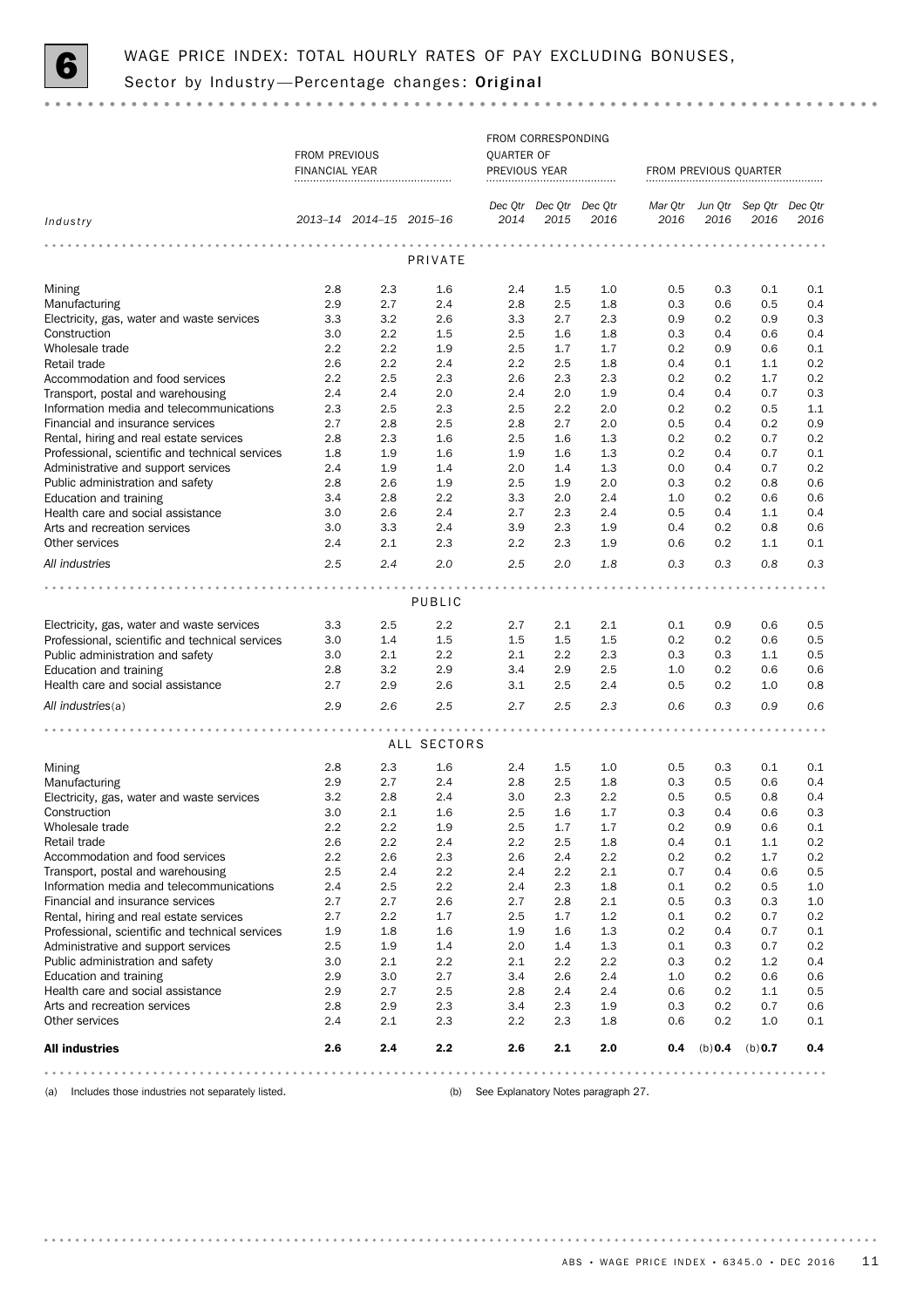|                                       | ORDINARY TIME HOURLY RATES |                           |                                                        | TOTAL HOURLY RATES |                           |                                                                 |  |
|---------------------------------------|----------------------------|---------------------------|--------------------------------------------------------|--------------------|---------------------------|-----------------------------------------------------------------|--|
| Period                                | Private                    | <b>Public</b> All Sectors |                                                        | Private            | <b>Public</b> All Sectors |                                                                 |  |
|                                       |                            |                           | INDEX NUMBERS(a)                                       |                    |                           |                                                                 |  |
| 2012–13                               | 114.1                      | 115.2                     | 114.4                                                  | 114.1              | 115.2                     | 114.4                                                           |  |
| 2013-14                               | 117.0                      | 118.4                     | 117.3                                                  | 117.0              | 118.4                     | 117.3                                                           |  |
| 2014–15                               | 120.1                      | 121.4                     | 120.4                                                  | 120.1              | 121.5                     | 120.4                                                           |  |
| 2015-16                               | 122.7                      | 124.6                     | 123.2                                                  | 122.7              | 124.6                     | 123.1                                                           |  |
| 2013                                  |                            |                           |                                                        |                    |                           |                                                                 |  |
| December<br>2014                      | 116.8                      | 118.0                     | 117.1                                                  | 116.8              | 118.0                     | 117.1                                                           |  |
| March                                 | 117.2                      | 119.0                     | 117.6                                                  | 117.2              | 119.0                     | 117.6                                                           |  |
| June                                  | 117.7                      | 119.4                     | 118.1                                                  | 117.7              | 119.4                     | 118.1                                                           |  |
| September                             | 119.4                      | 120.2                     | 119.6                                                  | 119.3              | 120.3                     | 119.6                                                           |  |
| December                              | 120.1                      | 121.2                     | 120.3                                                  | 120.0              | 121.2                     | 120.3                                                           |  |
| 2015                                  |                            |                           |                                                        |                    |                           |                                                                 |  |
| March                                 | 120.0                      | 121.9                     | 120.5                                                  | 120.0              | 121.9                     | 120.5                                                           |  |
| June                                  | 120.9                      | 122.3                     | 121.2                                                  | 120.9              | 122.4                     | 121.2                                                           |  |
| September 122.0                       |                            | 123.6                     | 122.4                                                  | 122.0              | 123.7                     | 122.4                                                           |  |
| December                              | 122.6                      | 124.3                     | 123.0                                                  | 122.6              | 124.3                     | 123.0                                                           |  |
| 2016                                  |                            |                           |                                                        |                    |                           |                                                                 |  |
| March                                 | 123.1                      | 125.0                     | 123.5                                                  | 123.1              | 125.0                     | 123.5                                                           |  |
| June                                  | 123.2                      | 125.3                     | 123.7                                                  | 123.1              | 125.3                     | 123.6                                                           |  |
| September 124.0                       |                            | 126.4                     | 124.5                                                  | 124.0              | 126.4                     | 124.5                                                           |  |
| December 124.8                        |                            | 127.0                     | 125.4                                                  | 124.8              | 127.1                     | 125.3                                                           |  |
|                                       |                            |                           | CHANGE FROM PREVIOUS FINANCIAL YEAR (%)                |                    |                           |                                                                 |  |
|                                       | 2.5                        | 2.8                       |                                                        | 2.5                | 2.8                       | 2.5                                                             |  |
|                                       |                            |                           | 2.5                                                    |                    |                           |                                                                 |  |
|                                       | 2.6                        | 2.5                       | 2.6                                                    | 2.6                | 2.6                       |                                                                 |  |
|                                       | 2.2                        | 2.6                       | 2.3                                                    | 2.2                | 2.6                       |                                                                 |  |
|                                       |                            |                           | CHANGE FROM CORRESPONDING QUARTER OF PREVIOUS YEAR (%) |                    |                           | 2.6<br>2.2                                                      |  |
| 2013-14<br>2014–15<br>2015–16<br>2014 |                            |                           |                                                        |                    |                           |                                                                 |  |
| December                              | 2.8                        | 2.7                       | 2.7                                                    | 2.7                | 2.7                       |                                                                 |  |
| 2015                                  |                            |                           |                                                        |                    |                           |                                                                 |  |
| March                                 | 2.4                        | 2.4                       | (b)2.5                                                 | 2.4                | 2.4                       |                                                                 |  |
| June                                  | 2.7                        | 2.4                       | 2.6                                                    | 2.7                | 2.5                       |                                                                 |  |
|                                       |                            |                           |                                                        |                    |                           |                                                                 |  |
| September                             | $2.2\phantom{0}$           | 2.8                       | 2.3                                                    | 2.3                | 2.8                       |                                                                 |  |
| December                              | 2.1                        | 2.6                       | 2.2                                                    | 2.2                | 2.6                       |                                                                 |  |
| 2016                                  | 2.6                        |                           |                                                        |                    |                           |                                                                 |  |
| March<br>June                         |                            | 2.5                       | 2.5                                                    | 2.6                | 2.5                       |                                                                 |  |
|                                       | 1.9                        | $2.5\,$                   | 2.1                                                    | 1.8                | 2.4                       |                                                                 |  |
| September<br>December                 | 1.6<br>1.8                 | 2.3<br>2.2                | 1.7<br>2.0                                             | 1.6<br>1.8         | $2.2\,$<br>2.3            |                                                                 |  |
| .                                     |                            |                           |                                                        |                    |                           | 2.7<br>(b) 2.5<br>2.6<br>2.3<br>2.2<br>2.5<br>2.0<br>1.7<br>1.9 |  |
|                                       |                            |                           | CHANGE FROM PREVIOUS QUARTER (%)                       |                    |                           |                                                                 |  |
|                                       |                            |                           |                                                        |                    |                           |                                                                 |  |
| 2014<br>December<br>2015              | 0.6                        | 0.8                       | 0.6                                                    | 0.6                | 0.7                       |                                                                 |  |
| March                                 | $-0.1$                     | 0.6                       | 0.2                                                    | 0.0                | 0.6                       |                                                                 |  |
| June                                  | 0.8                        | 0.3                       | 0.6                                                    | 0.8                | 0.4                       | 0.6<br>0.2<br>0.6                                               |  |
|                                       |                            |                           |                                                        |                    |                           |                                                                 |  |
| September                             | 0.9                        | 1.1                       | 1.0                                                    | 0.9                | 1.1                       |                                                                 |  |
| December                              | 0.5                        | 0.6                       | 0.5                                                    | 0.5                | 0.5                       |                                                                 |  |
|                                       |                            |                           |                                                        |                    |                           |                                                                 |  |
| March                                 | 0.4                        | 0.6                       | 0.4                                                    | 0.4                | 0.6                       |                                                                 |  |
| June                                  | 0.1                        | 0.2                       | 0.2                                                    | 0.0                | 0.2                       |                                                                 |  |
| 2016<br>September<br>December         | 0.6<br>0.6                 | 0.9<br>0.5                | 0.6<br>(b) 0.7                                         | 0.7<br>0.6         | 0.9<br>0.6                | $1.0\,$<br>0.5<br>0.4<br>0.1<br>0.7<br>0.6                      |  |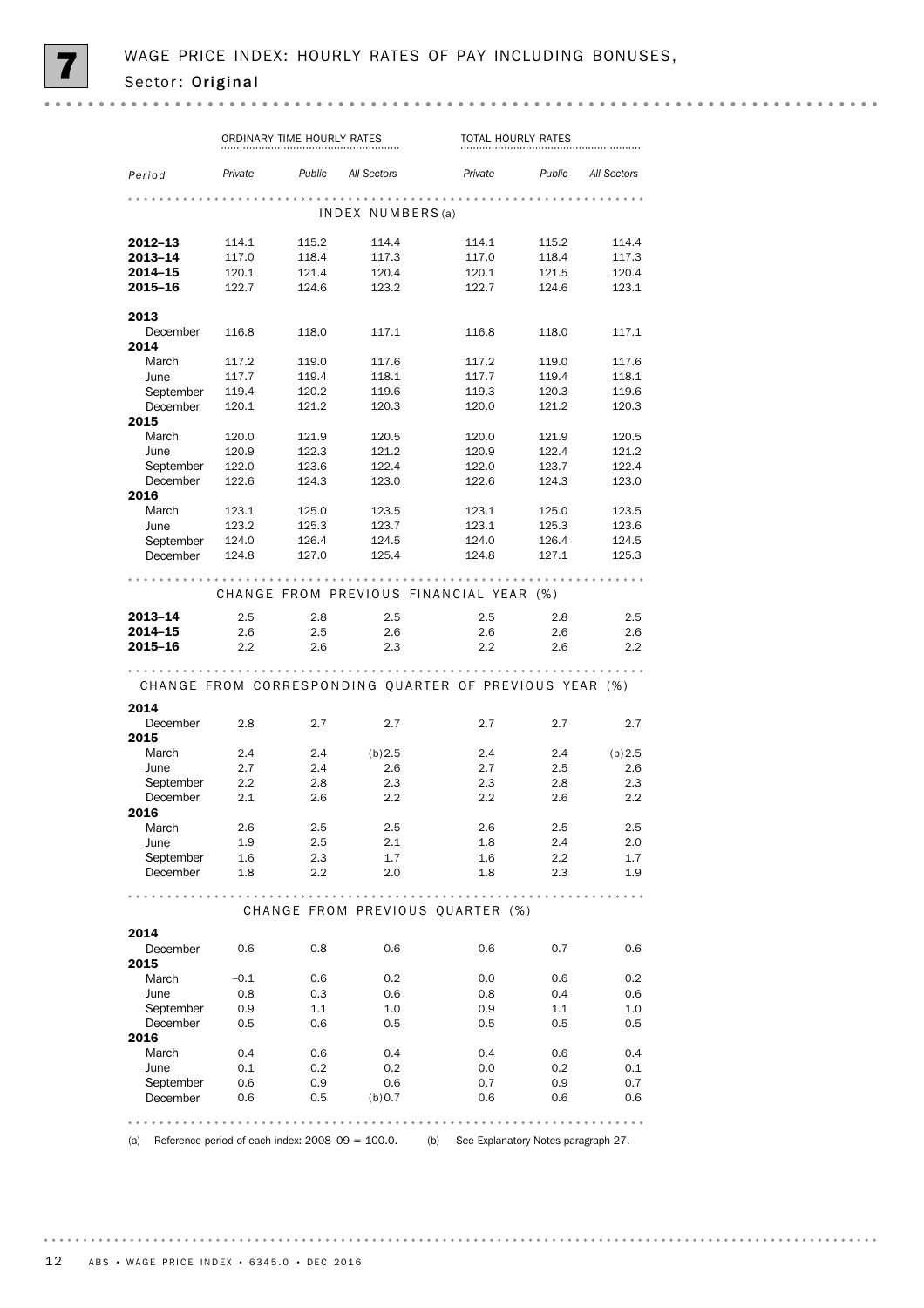| Period           | New<br>South<br>Wales | Victoria | Queensland                                             | South<br>Australia | Western<br>Australia | Tasmania | Northern<br>Territory | Australian<br>Capital<br>Territory | <b>Australia</b> |
|------------------|-----------------------|----------|--------------------------------------------------------|--------------------|----------------------|----------|-----------------------|------------------------------------|------------------|
|                  |                       |          |                                                        |                    |                      |          |                       |                                    |                  |
|                  |                       |          |                                                        | INDEX NUMBERS(a)   |                      |          |                       |                                    |                  |
| $2012 - 13$      | 114.4                 | 114.0    | 114.7                                                  | 113.7              | 116.6                | 114.5    | 115.3                 | 114.9                              | 114.6            |
| 2013-14          | 117.2                 | 117.1    | 117.7                                                  | 117.5              | 119.9                | 117.1    | 118.4                 | 117.6                              | 117.6            |
| 2014-15          | 119.9                 | 120.3    | 120.5                                                  | 120.4              | 122.5                | 120.0    | 121.5                 | 119.7                              | 120.4            |
| 2015-16          | 122.5                 | 123.1    | 122.9                                                  | 123.2              | 124.8                | 122.7    | 124.2                 | 121.8                              | 123.0            |
| 2013             |                       |          |                                                        |                    |                      |          |                       |                                    |                  |
| December<br>2014 | 116.8                 | 116.7    | 117.4                                                  | 117.2              | 119.5                | 116.6    | 117.9                 | 117.5                              | 117.2            |
| March            | 117.7                 | 117.5    | 118.2                                                  | 118.0              | 120.3                | 117.5    | 119.0                 | 117.8                              | 118.0            |
| June             | 118.1                 | 118.1    | 118.6                                                  | 118.3              | 120.7                | 117.9    | 119.4                 | 118.1                              | 118.5            |
| September        | 119.2                 | 119.2    | 119.6                                                  | 119.4              | 121.5                | 119.3    | 120.6                 | 119.1                              | 119.5            |
| December<br>2015 | 119.7                 | 120.0    | 120.3                                                  | 120.3              | 122.3                | 119.6    | 121.3                 | 119.5                              | 120.2            |
| March            | 120.2                 | 120.5    | 120.9                                                  | 120.9              | 122.8                | 120.3    | 121.8                 | 119.8                              | 120.7            |
| June             | 120.6                 | 121.3    | 121.2                                                  | 121.1              | 123.2                | 120.9    | 122.3                 | 120.3                              | 121.2            |
| September        | 121.8                 | 122.3    | 122.1                                                  | 122.2              | 124.0                | 122.0    | 123.4                 | 120.9                              | 122.2            |
| December<br>2016 | 122.2                 | 122.9    | 122.7                                                  | 123.1              | 124.5                | 122.2    | 124.2                 | 121.5                              | 122.7            |
| March            | 122.7                 | 123.3    | 123.2                                                  | 123.6              | 125.1                | 123.0    | 124.4                 | 122.0                              | 123.2            |
| June             | 123.2                 | 123.8    | 123.5                                                  | 123.8              | 125.4                | 123.4    | 124.7                 | 122.6                              | 123.7            |
| September        | 124.3                 | 124.6    | 124.4                                                  | 125.0              | 126.0                | 124.8    | 126.1                 | 123.2                              | 124.6            |
| December         | 124.7                 | 125.1    | 125.1                                                  | 125.7              | 126.2                | 125.1    | 126.8                 | 123.7                              | 125.1            |
|                  |                       |          | CHANGE FROM PREVIOUS FINANCIAL YEAR (%)                |                    |                      |          |                       |                                    |                  |
| $2013 - 14$      | 2.4                   | 2.7      | 2.6                                                    | 3.3                | 2.8                  | 2.3      | 2.7                   | 2.3                                | 2.6              |
| 2014-15          | 2.3                   | 2.7      | 2.4                                                    | 2.5                | 2.2                  | 2.5      | 2.6                   | 1.8                                | 2.4              |
| 2015-16          | 2.2                   | 2.3      | 2.0                                                    | 2.3                | 1.9                  | 2.3      | 2.2                   | 1.8                                | 2.2              |
|                  |                       |          | CHANGE FROM CORRESPONDING QUARTER OF PREVIOUS YEAR (%) |                    |                      |          |                       |                                    |                  |
| 2014             |                       |          |                                                        |                    |                      |          |                       |                                    |                  |
| December<br>2015 | 2.5                   | 2.8      | 2.5                                                    | 2.6                | 2.3                  | 2.6      | 2.9                   | 1.7                                | 2.6              |
| March            | 2.1                   | 2.6      | 2.3                                                    | 2.5                | 2.1                  | $2.4\,$  | 2.4                   | 1.7                                | 2.3              |
| June             | 2.1                   | 2.7      | 2.2                                                    | 2.4                | 2.1                  | 2.5      | 2.4                   | 1.9                                | 2.3              |
| September        | 2.2                   | 2.6      | 2.1                                                    | 2.3                | 2.1                  | 2.3      | 2.3                   | 1.5                                | 2.3              |
| December<br>2016 | 2.1                   | 2.4      | 2.0                                                    | 2.3                | 1.8                  | 2.2      | 2.4                   | 1.7                                | 2.1              |
| March            | 2.1                   | 2.3      | 1.9                                                    | 2.2                | 1.9                  | 2.2      | 2.1                   | 1.8                                | 2.1              |
| June             | 2.2                   | 2.1      | 1.9                                                    | 2.2                | 1.8                  | 2.1      | 2.0                   | 1.9                                | 2.1              |
| September        | 2.1                   | 1.9      | 1.9                                                    | 2.3                | 1.6                  | 2.3      | 2.2                   | 1.9                                | 2.0              |
| December         | 2.0                   | 1.8      | 2.0                                                    | 2.1                | 1.4                  | 2.4      | 2.1                   | 1.8                                | 2.0              |
|                  |                       |          | CHANGE FROM PREVIOUS QUARTER (%)                       |                    |                      |          |                       |                                    |                  |
| 2014             |                       |          |                                                        |                    |                      |          |                       |                                    |                  |
| December<br>2015 | 0.4                   | 0.7      | 0.6                                                    | 0.8                | 0.7                  | 0.3      | 0.6                   | 0.3                                | 0.6              |
| March            | 0.4                   | 0.4      | 0.5                                                    | 0.5                | 0.4                  | 0.6      | 0.4                   | 0.3                                | 0.4              |
| June             | 0.3                   | 0.7      | 0.2                                                    | 0.2                | 0.3                  | 0.5      | 0.4                   | 0.4                                | 0.4              |
| September        | 1.0                   | 0.8      | 0.7                                                    | 0.9                | 0.6                  | 0.9      | 0.9                   | 0.5                                | 0.8              |
| December         | 0.3                   | 0.5      | 0.5                                                    | 0.7                | 0.4                  | 0.2      | 0.6                   | 0.5                                | 0.4              |
| 2016             |                       |          |                                                        |                    |                      |          |                       |                                    |                  |
| March            | 0.4                   | 0.3      | 0.4                                                    | 0.4                | 0.5                  | 0.7      | 0.2                   | 0.4                                | 0.4              |
| June             | 0.4                   | 0.4      | 0.2                                                    | 0.2                | 0.2                  | 0.3      | 0.2                   | 0.5                                | 0.4              |
| September        | 0.9                   | 0.6      | 0.7                                                    | 1.0                | 0.5                  | 1.1      | 1.1                   | 0.5                                | 0.7              |
| December         | 0.3                   | 0.4      | 0.6                                                    | 0.6                | 0.2                  | 0.2      | 0.6                   | 0.4                                | 0.4              |
|                  |                       |          |                                                        |                    |                      |          |                       |                                    |                  |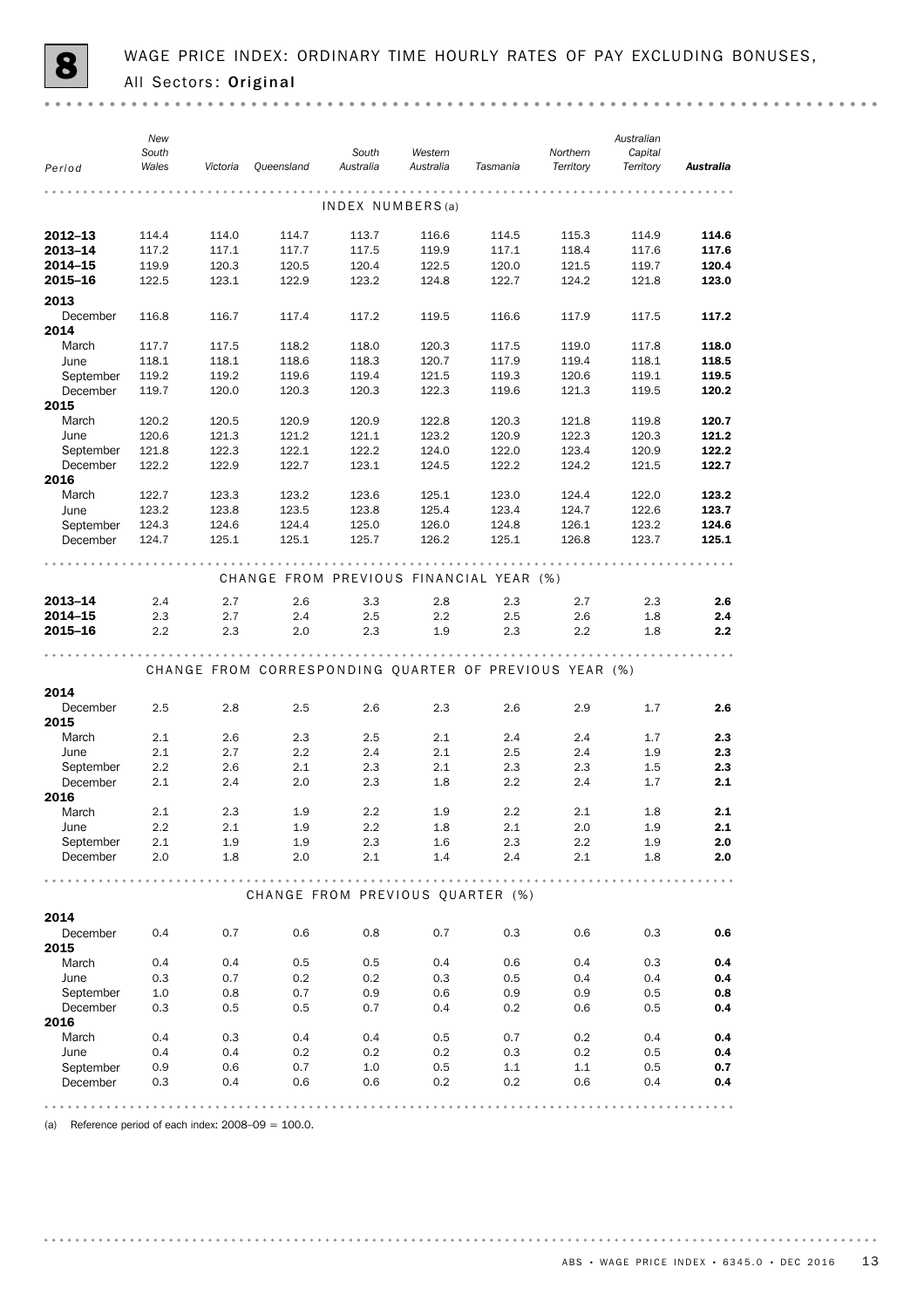

|                                                                                     | <b>FINANCIAL YEAR</b> |                |                |                | <b>OUARTER</b>  |                 |                 |                 |                 |
|-------------------------------------------------------------------------------------|-----------------------|----------------|----------------|----------------|-----------------|-----------------|-----------------|-----------------|-----------------|
| Industry                                                                            | 2012-13               | 2013-14        | $2014 - 15$    | $2015 - 16$    | Dec Qtr<br>2015 | Mar Qtr<br>2016 | Jun Qtr<br>2016 | Sep Qtr<br>2016 | Dec Otr<br>2016 |
|                                                                                     |                       |                | PRIVATE        |                |                 |                 |                 |                 |                 |
| Mining                                                                              | 117.8                 | 121.1          | 123.9          | 125.9          | 125.5           | 126.1           | 126.5           | 126.7           | 126.8           |
| Manufacturing                                                                       | 113.7                 | 117.0          | 120.1          | 123.0          | 122.8           | 123.2           | 123.8           | 124.5           | 125.0           |
| Electricity, gas, water and waste services                                          | 117.0                 | 120.8          | 124.7          | 128.1          | 127.6           | 128.8           | 128.9           | 130.2           | 130.5           |
| Construction                                                                        | 115.5                 | 119.0          | 121.5          | 123.3          | 123.1           | 123.5           | 124.0           | 124.7           | 125.2           |
| Wholesale trade                                                                     | 115.7                 | 118.3          | 120.9          | 123.2          | 122.9           | 123.0           | 124.3           | 124.9           | 125.1           |
| Retail trade                                                                        | 112.1                 | 115.0          | 117.5          | 120.4          | 120.2           | 120.8           | 120.9           | 122.1           | 122.5           |
| Accommodation and food services                                                     | 112.0                 | 114.5          | 117.4          | 120.1          | 120.0           | 120.2           | 120.4           | 122.5           | 122.7           |
| Transport, postal and warehousing                                                   | 115.4                 | 118.2          | 121.0          | 123.3          | 123.1           | 123.5           | 124.0           | 124.9           | 125.3           |
| Information media and telecommunications<br>Financial and insurance services        | 112.1                 | 114.8<br>117.9 | 117.6          | 120.3          | 120.5<br>124.1  | 120.6<br>124.8  | 120.9<br>125.2  | 121.6<br>125.5  | 122.9<br>126.6  |
| Rental, hiring and real estate services                                             | 114.8<br>112.3        | 115.4          | 121.2<br>118.0 | 124.3<br>119.9 | 119.8           | 120.0           | 120.2           | 121.1           | 121.3           |
| Professional, scientific and technical services                                     | 116.4                 | 118.5          | 120.7          | 122.6          | 122.5           | 122.7           | 123.1           | 123.9           | 124.0           |
| Administrative and support services                                                 | 113.1                 | 115.8          | 118.0          | 119.6          | 119.5           | 119.6           | 120.0           | 120.9           | 121.0           |
| Public administration and safety                                                    | 113.4                 | 116.7          | 119.7          | 121.9          | 121.6           | 122.1           | 122.4           | 123.4           | 124.1           |
| Education and training                                                              | 115.2                 | 119.1          | 122.5          | 125.2          | 124.6           | 125.8           | 126.1           | 126.9           | 127.6           |
| Health care and social assistance                                                   | 114.3                 | 117.8          | 120.9          | 123.8          | 123.5           | 124.1           | 124.5           | 126.0           | 126.5           |
| Arts and recreation services                                                        | 113.1                 | 116.5          | 120.4          | 123.3          | 123.1           | 123.6           | 123.8           | 124.8           | 125.5           |
| Other services                                                                      | 113.6                 | 116.3          | 118.8          | 121.5          | 121.2           | 121.9           | 122.1           | 123.3           | 123.4           |
| All industries                                                                      | 114.4                 | 117.4          | 120.2          | 122.6          | 122.3           | 122.8           | 123.2           | 124.1           | 124.5           |
|                                                                                     |                       |                |                |                |                 |                 |                 |                 |                 |
|                                                                                     |                       |                | PUBLIC         |                |                 |                 |                 |                 |                 |
|                                                                                     |                       |                |                |                |                 |                 |                 |                 |                 |
| Electricity, gas, water and waste services                                          | 117.5<br>116.0        | 121.4<br>119.5 | 124.5          | 127.2          | 126.9<br>122.9  | 127.1<br>123.1  | 128.3<br>123.3  | 129.1<br>124.2  | 129.6<br>124.8  |
| Professional, scientific and technical services<br>Public administration and safety | 115.1                 | 118.4          | 121.2<br>121.0 | 123.0<br>123.7 | 123.5           | 123.9           | 124.2           | 125.6           | 126.2           |
| Education and training                                                              | 115.5                 | 118.7          | 122.4          | 126.0          | 125.5           | 126.7           | 127.0           | 127.8           | 128.6           |
| Health care and social assistance                                                   | 114.9                 | 117.9          | 121.3          | 124.4          | 124.2           | 124.8           | 125.1           | 126.2           | 127.2           |
| All industries(b)                                                                   | 115.2                 | 118.4          | 121.5          | 124.6          | 124.3           | 125.0           | 125.3           | 126.4           | 127.2           |
|                                                                                     |                       |                |                |                |                 |                 |                 |                 |                 |
|                                                                                     |                       |                | ALL SECTORS    |                |                 |                 |                 |                 |                 |
| Mining                                                                              | 117.8                 | 121.1          | 123.9          | 125.9          | 125.5           | 126.1           | 126.5           | 126.7           | 126.8           |
| Manufacturing                                                                       | 113.7                 | 117.0          | 120.1          | 123.0          | 122.8           | 123.2           | 123.8           | 124.5           | 125.0           |
| Electricity, gas, water and waste services                                          | 117.3                 | 121.1          | 124.5          | 127.5          | 127.2           | 127.8           | 128.5           | 129.5           | 129.9           |
| Construction                                                                        | 115.5                 | 118.9          | 121.4          | 123.3          | 123.1           | 123.5           | 124.0           | 124.7           | 125.2           |
| Wholesale trade                                                                     | 115.7                 | 118.3          | 120.9          | 123.2          | 122.9           | 123.0           | 124.3           | 124.9           | 125.1           |
| Retail trade                                                                        | 112.1                 | 115.0          | 117.4          | 120.3          | 120.2           | 120.7           | 120.8           | 122.1           | 122.4           |
| Accommodation and food services                                                     | 112.0                 | 114.5          | 117.4          | 120.1          | 120.0           | 120.2           | 120.4           | 122.5           | 122.8           |
| Transport, postal and warehousing                                                   | 115.0                 | 117.8          | 120.6          | 123.2          | 122.9           | 123.6           | 124.1           | 124.8           | 125.4           |
| Information media and telecommunications                                            | 112.3                 | 115.0          | 117.8          | 120.5          | 120.6           | 120.8           | 121.0           | 121.7           | 122.8           |
| Financial and insurance services<br>Rental, hiring and real estate services         | 114.8<br>112.8        | 117.9<br>115.8 | 121.1<br>118.5 | 124.2<br>120.4 | 124.1<br>120.3  | 124.7<br>120.4  | 125.1<br>120.7  | 125.5<br>121.6  | 126.6<br>121.8  |
| Professional, scientific and technical services                                     | 116.3                 | 118.5          | 120.7          | 122.6          | 122.5           | 122.7           | 123.1           | 124.0           | 124.1           |
| Administrative and support services                                                 | 113.1                 | 115.9          | 118.1          | 119.7          | 119.6           | 119.7           | 120.1           | 121.0           | 121.2           |
| Public administration and safety                                                    | 115.0                 | 118.3          | 120.9          | 123.5          | 123.3           | 123.7           | 124.1           | 125.5           | 126.0           |
| Education and training                                                              | 115.4                 | 118.8          | 122.4          | 125.7          | 125.2           | 126.4           | 126.6           | 127.4           | 128.2           |
| Health care and social assistance                                                   | 114.6                 | 117.9          | 121.1          | 124.1          | 123.8           | 124.4           | 124.8           | 126.1           | 126.8           |
| Arts and recreation services                                                        | 113.5                 | 116.6          | 120.1          | 122.9          | 122.8           | 123.2           | 123.5           | 124.4           | 125.1           |
| Other services                                                                      | 113.7                 | 116.4          | 118.9          | 121.5          | 121.2           | 121.9           | 122.1           | 123.4           | 123.5           |
| <b>All industries</b>                                                               | 114.6                 | 117.6          | 120.4          | 123.0          | 122.7           | 123.2           | 123.7           | 124.6           | 125.1           |
|                                                                                     |                       |                |                |                |                 |                 |                 |                 | .               |

(a) Reference period of each index: 2008–09 = 100.0. (b) Includes those industries not separately listed.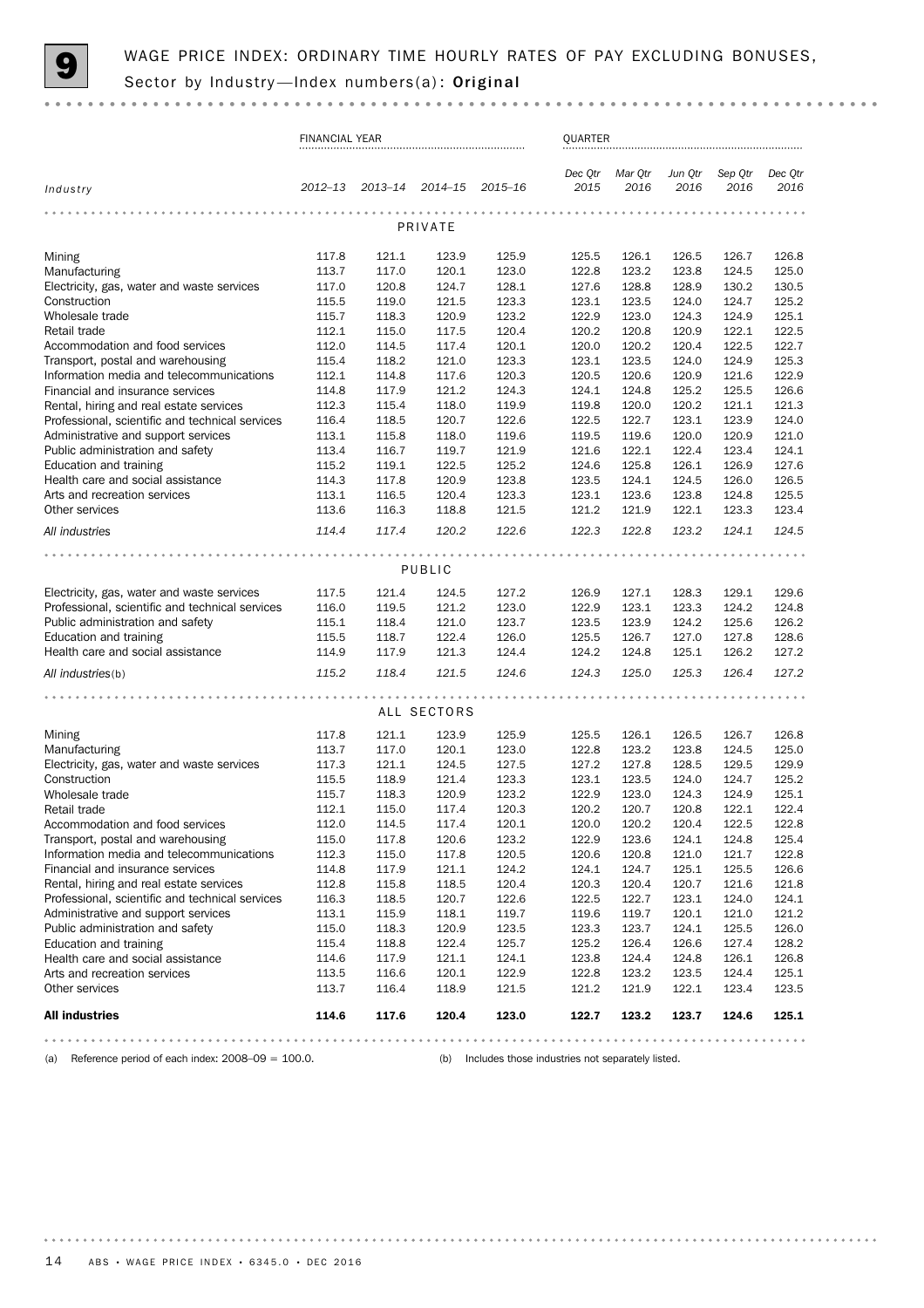

# WAGE PRICE INDEX: ORDINARY TIME HOURLY RATES OF PAY EXCLUDING BONUSES, Sector by Industry —Percentage changes: Original

|                                                             |            |                              |             |                   | FROM CORRESPONDING      |            |                       |            |                                 |      |
|-------------------------------------------------------------|------------|------------------------------|-------------|-------------------|-------------------------|------------|-----------------------|------------|---------------------------------|------|
|                                                             |            |                              |             | <b>QUARTER OF</b> |                         |            |                       |            |                                 |      |
|                                                             |            | FROM PREVIOUS FINANCIAL YEAR |             | PREVIOUS YEAR     |                         |            | FROM PREVIOUS QUARTER |            |                                 |      |
|                                                             |            |                              |             |                   |                         |            |                       |            |                                 |      |
|                                                             |            |                              |             |                   | Dec Qtr Dec Qtr Dec Qtr |            |                       |            | Mar Qtr Jun Qtr Sep Qtr Dec Qtr |      |
| Industry                                                    | 2013-14    | 2014-15 2015-16              |             | 2014              | 2015                    | 2016       | 2016                  | 2016       | 2016                            | 2016 |
|                                                             |            |                              |             |                   |                         |            |                       |            |                                 |      |
|                                                             |            |                              | PRIVATE     |                   |                         |            |                       |            |                                 |      |
|                                                             |            |                              |             |                   |                         |            |                       |            |                                 |      |
| Mining                                                      | 2.8        | 2.3                          | 1.6         | 2.4               | 1.5                     | 1.0        | 0.5                   | 0.3        | 0.2                             | 0.1  |
| Manufacturing                                               | 2.9        | 2.6                          | 2.4         | 2.8               | 2.5                     | 1.8        | 0.3                   | 0.5        | 0.6                             | 0.4  |
| Electricity, gas, water and waste services                  | 3.2        | 3.2                          | 2.7         | 3.4               | 2.6                     | 2.3        | 0.9                   | 0.1        | 1.0                             | 0.2  |
| Construction                                                | 3.0        | 2.1                          | 1.5         | 2.4               | 1.5                     | 1.7        | 0.3                   | 0.4        | 0.6                             | 0.4  |
| Wholesale trade                                             | 2.2        | 2.2                          | 1.9         | 2.5               | 1.7                     | 1.8        | 0.1                   | 1.1        | 0.5                             | 0.2  |
| Retail trade                                                | 2.6        | 2.2                          | 2.5         | $2.2\,$           | 2.5                     | 1.9        | 0.5                   | 0.1        | 1.0                             | 0.3  |
| Accommodation and food services                             | 2.2        | 2.5                          | 2.3         | 2.7               | 2.3                     | 2.3        | 0.2                   | 0.2        | 1.7                             | 0.2  |
| Transport, postal and warehousing                           | 2.4        | 2.4                          | 1.9         | 2.4               | 2.0                     | 1.8        | 0.3                   | 0.4        | 0.7                             | 0.3  |
| Information media and telecommunications                    | 2.4        | 2.4                          | 2.3         | 2.5               | 2.3                     | 2.0        | 0.1                   | 0.2        | 0.6                             | 1.1  |
| Financial and insurance services                            | 2.7        | 2.8                          | 2.6         | 2.8               | 2.7                     | 2.0        | 0.6                   | 0.3        | 0.2                             | 0.9  |
| Rental, hiring and real estate services                     | 2.8        | 2.3                          | 1.6         | 2.5               | 1.6                     | 1.3        | 0.2                   | 0.2        | 0.7                             | 0.2  |
| Professional, scientific and technical services             | 1.8        | 1.9                          | 1.6         | 1.9               | 1.7                     | 1.2        | 0.2                   | 0.3        | 0.6                             | 0.1  |
| Administrative and support services                         | 2.4        | 1.9                          | 1.4         | 1.9               | 1.4                     | 1.3        | 0.1                   | 0.3        | 0.8                             | 0.1  |
| Public administration and safety                            | 2.9        | 2.6                          | 1.8         | 2.6               | 1.8                     | 2.1        | 0.4                   | 0.2        | 0.8                             | 0.6  |
| Education and training                                      | 3.4        | 2.9                          | 2.2         | 3.3               | 2.1                     | 2.4        | 1.0                   | 0.2        | 0.6                             | 0.6  |
| Health care and social assistance                           | 3.1        | 2.6                          | 2.4         | 2.6               | 2.4                     | 2.4        | 0.5                   | 0.3        | 1.2                             | 0.4  |
| Arts and recreation services                                | 3.0        | 3.3                          | 2.4         | 3.9               | 2.3                     | 1.9        | 0.4                   | 0.2        | 0.8                             | 0.6  |
| Other services                                              | 2.4        | 2.1                          | 2.3         | 2.2               | 2.3                     | 1.8        | 0.6                   | 0.2        | 1.0                             | 0.1  |
| All industries                                              | 2.6        | 2.4                          | 2.0         | 2.5               | 2.0                     | 1.8        | 0.4                   | 0.3        | 0.7                             | 0.3  |
|                                                             |            |                              |             |                   |                         |            |                       |            |                                 |      |
|                                                             |            |                              | PUBLIC      |                   |                         |            |                       |            |                                 |      |
|                                                             |            |                              |             |                   |                         |            |                       |            |                                 |      |
| Electricity, gas, water and waste services                  | 3.3        | 2.6                          | 2.2         | 2.7               | 2.0                     | 2.1        | 0.2                   | 0.9        | 0.6                             | 0.4  |
| Professional, scientific and technical services             | 3.0        | 1.4                          | 1.5         | 1.4               | 1.5                     | 1.5        | 0.2                   | 0.2        | 0.7                             | 0.5  |
| Public administration and safety                            | 2.9        | 2.2                          | 2.2<br>2.9  | $2.2\,$           | $2.2\,$                 | 2.2        | 0.3                   | 0.2        | 1.1                             | 0.5  |
| Education and training<br>Health care and social assistance | 2.8<br>2.6 | 3.1<br>2.9                   |             | 3.4               | 2.9<br>2.5              | 2.5<br>2.4 | 1.0                   | 0.2<br>0.2 | 0.6<br>0.9                      | 0.6  |
|                                                             |            |                              | 2.6         | 3.0               |                         |            | 0.5                   |            |                                 | 0.8  |
| All industries(a)                                           | 2.8        | 2.6                          | 2.6         | 2.8               | 2.5                     | 2.3        | 0.6                   | 0.2        | 0.9                             | 0.6  |
|                                                             |            |                              |             |                   |                         |            |                       |            |                                 |      |
|                                                             |            |                              | ALL SECTORS |                   |                         |            |                       |            |                                 |      |
| Mining                                                      | 2.8        | 2.3                          | 1.6         | 2.4               | $1.5\,$                 | 1.0        | 0.5                   | 0.3        | 0.2                             | 0.1  |
| Manufacturing                                               | 2.9        | 2.6                          | 2.4         | 2.7               | 2.5                     | 1.8        | 0.3                   | 0.5        | 0.6                             | 0.4  |
| Electricity, gas, water and waste services                  | 3.2        | 2.8                          | 2.4         | 3.0               | 2.3                     | 2.1        | 0.5                   | 0.5        | 0.8                             | 0.3  |
| Construction                                                | 2.9        | 2.1                          | 1.6         | 2.5               | 1.6                     | 1.7        | 0.3                   | 0.4        | 0.6                             | 0.4  |
| Wholesale trade                                             | 2.2        | 2.2                          | 1.9         | 2.5               | 1.7                     | 1.8        | 0.1                   | 1.1        | 0.5                             | 0.2  |
| Retail trade                                                | 2.6        | 2.1                          | 2.5         | 2.3               | 2.5                     | 1.8        | 0.4                   | 0.1        | 1.1                             | 0.2  |
| Accommodation and food services                             | 2.2        | 2.5                          | 2.3         | 2.6               | 2.3                     | 2.3        | 0.2                   | 0.2        | 1.7                             | 0.2  |
| Transport, postal and warehousing                           | 2.4        | 2.4                          | 2.2         | 2.4               | 2.2                     | 2.0        | 0.6                   | 0.4        | 0.6                             | 0.5  |
| Information media and telecommunications                    | 2.4        | 2.4                          | 2.3         | 2.5               | 2.2                     | 1.8        | 0.2                   | 0.2        | 0.6                             | 0.9  |
| Financial and insurance services                            | 2.7        | 2.7                          | 2.6         | 2.7               | 2.8                     | 2.0        | 0.5                   | 0.3        | 0.3                             | 0.9  |
| Rental, hiring and real estate services                     | 2.7        | 2.3                          | 1.6         | 2.4               | 1.7                     | 1.2        | 0.1                   | 0.2        | 0.7                             | 0.2  |
| Professional, scientific and technical services             | 1.9        | 1.9                          | 1.6         | 1.9               | 1.6                     | 1.3        | 0.2                   | 0.3        | 0.7                             | 0.1  |
| Administrative and support services                         | 2.5        | 1.9                          | 1.4         | 2.0               | 1.4                     | 1.3        | 0.1                   | 0.3        | 0.7                             | 0.2  |
| Public administration and safety                            | 2.9        | 2.2                          | 2.2         | 2.2               | 2.2                     | 2.2        | 0.3                   | 0.3        | 1.1                             | 0.4  |
| Education and training                                      | 2.9        | 3.0                          | 2.7         | 3.4               | 2.6                     | 2.4        | 1.0                   | 0.2        | 0.6                             | 0.6  |
| Health care and social assistance                           | 2.9        | 2.7                          | 2.5         | 2.8               | 2.4                     | 2.4        | 0.5                   | 0.3        | 1.0                             | 0.6  |
| Arts and recreation services                                | 2.7        | 3.0                          | 2.3         | 3.4               | 2.3                     | 1.9        | 0.3                   | 0.2        | 0.7                             | 0.6  |
| Other services                                              | 2.4        | 2.1                          | 2.2         | 2.2               | 2.3                     | 1.9        | 0.6                   | 0.2        | 1.1                             | 0.1  |
| <b>All industries</b>                                       | 2.6        | 2.4                          | 2.2         | 2.6               | 2.1                     | 2.0        | 0.4                   | (b) 0.4    | 0.7                             | 0.4  |
|                                                             |            |                              |             |                   |                         |            |                       |            |                                 |      |

(a) Includes those industries not separately listed. (b) See Explanatory Notes paragraph 27.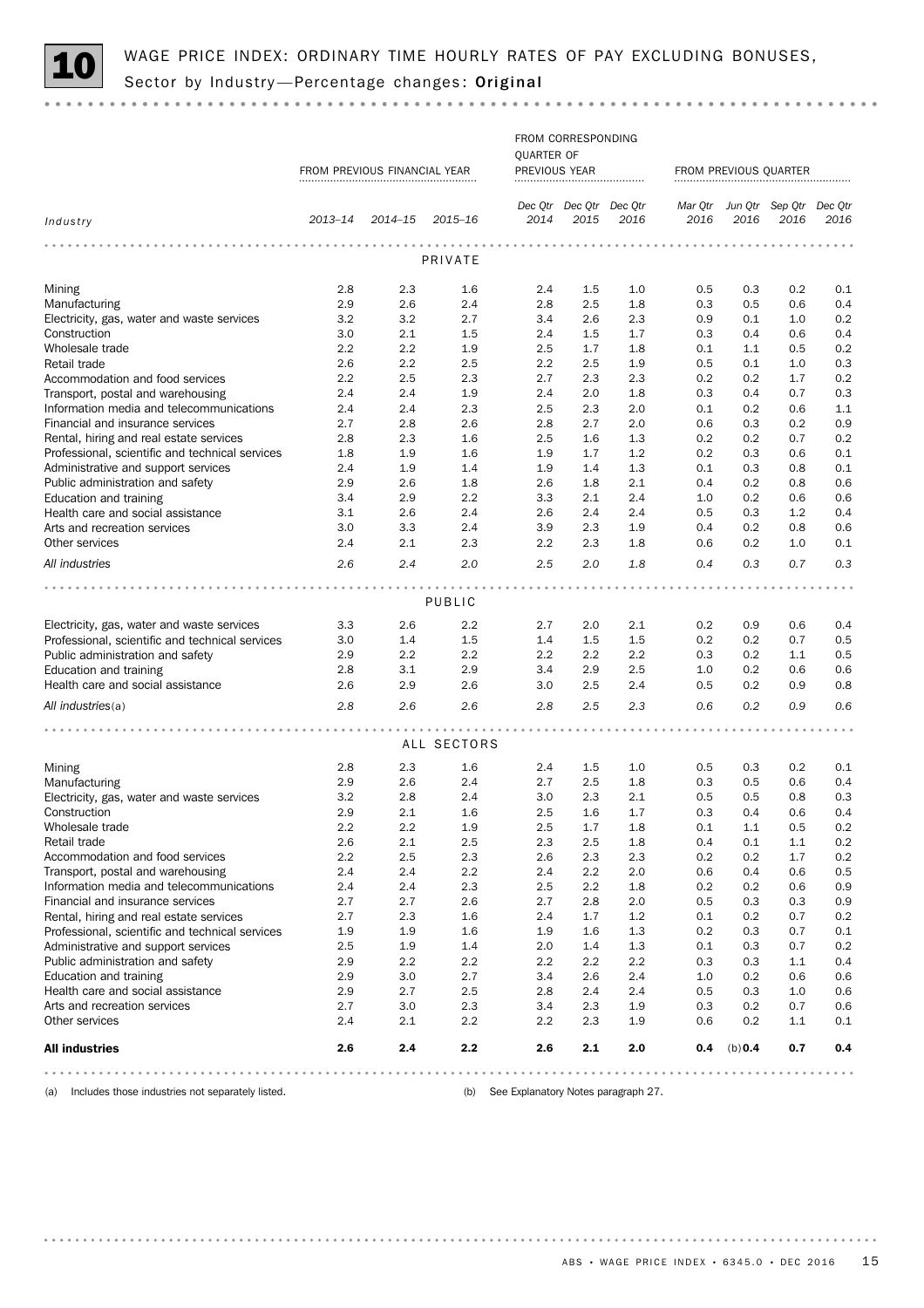# EXPLANATORY NOTES

| <b>INTRODUCTION</b>                               | 1 This publication contains indexes measuring changes in the price of wages and<br>salaries in the Australian labour market.                                                                                                                                                                                                                                                                                                                                                                                                                                                                                                                                                                                                                                                       |
|---------------------------------------------------|------------------------------------------------------------------------------------------------------------------------------------------------------------------------------------------------------------------------------------------------------------------------------------------------------------------------------------------------------------------------------------------------------------------------------------------------------------------------------------------------------------------------------------------------------------------------------------------------------------------------------------------------------------------------------------------------------------------------------------------------------------------------------------|
|                                                   | 2 The methodology used to construct the WPIs is similar to that used for other price<br>indexes such as the Consumer Price Index. In the Wage Price Index (WPI), index<br>numbers are compiled using information collected from a representative sample of<br>employee jobs within a sample of employing organisations. Individual indexes are<br>compiled for various combinations of state/territory, sector (private/public) and industry<br>division. Industry is classified according to the Australian and New Zealand Standard<br>Industrial Classification (ANZSIC) 2006 (cat. no. 1292.0). For more detailed information<br>on the methodology used in the construction of the WPI, refer to Wage Price Index:<br>Concepts, Sources and Methods (cat. no. 6351.0.55.001). |
| <b>CURRENT PUBLISHED</b><br><b>INDEXES</b>        | 3 Four WPIs are constructed and published quarterly. These indexes were first<br>compiled for the September quarter 1997, and cover:<br>• ordinary time hourly rates of pay excluding bonuses index<br>ordinary time hourly rates of pay including bonuses index<br>total hourly rates of pay excluding bonuses index<br>total hourly rates of pay including bonuses index.<br>In these indexes the term 'bonuses' refers to bonuses and commissions.                                                                                                                                                                                                                                                                                                                              |
| DESIGN OF THE INDEXES<br><b>BROAD DESCRIPTION</b> | The WPIs measure changes over time in the price of wages and salaries unaffected by<br>4<br>changes in the quality or quantity of work performed. A range of procedures have been<br>developed to identify and measure quality and quantity changes and ensure that only<br>pure price changes are reflected in the indexes.                                                                                                                                                                                                                                                                                                                                                                                                                                                       |
|                                                   | 5 Price-determining characteristics of the jobs are fixed to ensure that changes in these<br>characteristics do not contribute toward index movements. The following are examples<br>of changes in price-determining characteristics which are not reflected in index<br>movements:<br>• changes in the nature of work performed (e.g. different tasks or responsibilities)<br>• changes in the quantity of work performed (e.g. the number of hours worked)<br>• changes in the characteristics of the job occupant (e.g. age, apprenticeship year,<br>successful completion of training or a qualification, grade or level, experience,<br>length of service, etc.)<br>• changes in the location where the work is performed.                                                    |
|                                                   | Changes in the price of wages and salaries resulting from changes in the composition<br>6<br>of the labour market are also excluded from index movements. To achieve this, a<br>longitudinal survey methodology is used to measure a similar sample of jobs over time.<br>Once a business is selected in the sample, it will be expected to provide data for a<br>sample of jobs for a minimum of five years.                                                                                                                                                                                                                                                                                                                                                                      |
| <b>WAGE PRICE INDEXES</b>                         | The ordinary time hourly rates of pay indexes that exclude bonuses measure<br>7<br>quarterly changes in ordinary time hourly wage and salary rates. Changes in rates of pay<br>reflected in these indexes (i.e. pure price changes) arise from a range of sources<br>including award variations, enterprise and workplace agreements, minimum wage<br>setting, individual contracts and informal arrangements.                                                                                                                                                                                                                                                                                                                                                                     |
|                                                   | These indexes are not affected by changes in:<br>8<br>penalty payments for overtime, shifts, weekends and public holidays (which<br>fluctuate depending on the number of hours paid at penalty rates)<br>allowances which fluctuate (such as those paid according to how much work is<br>performed under special work conditions e.g. height, dirt, heat allowances)<br>• bonus payments (which may, or may not, relate to an individual's work<br>performance). These payments are specifically excluded when calculating ordinary<br>time hourly wage and salary rates.                                                                                                                                                                                                          |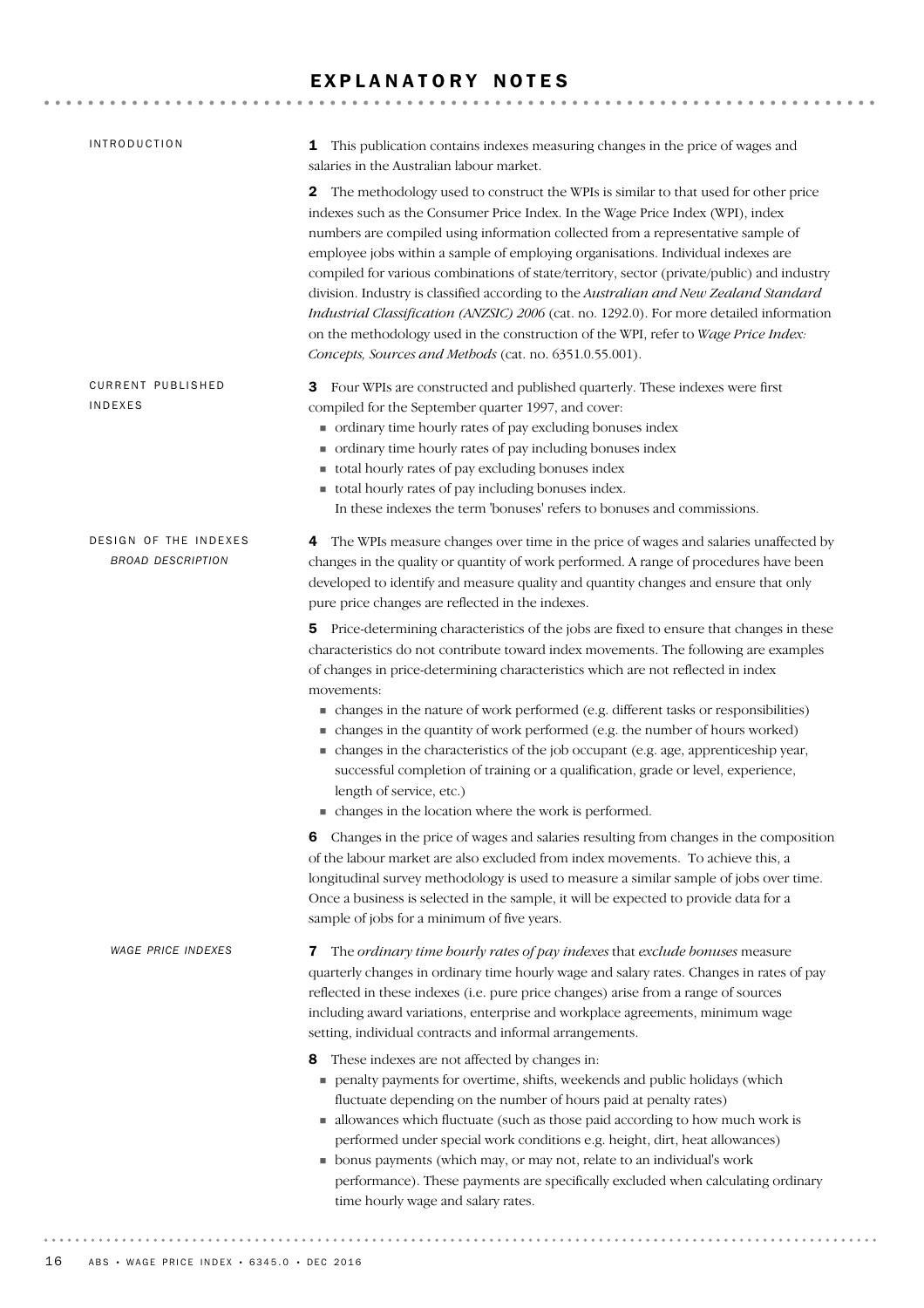12 The target population of employers for the WPIs are all employing organisations in Australia (private and public sectors) except: enterprises primarily engaged in agriculture, forestry or fishing private households employing staff foreign embassies, consulates, etc. 13 A sample redesign was undertaken and the outcome implemented from the December quarter 2009. A result of this review was to stop collecting data on a quarterly basis from micro businesses (0-4 employment). The size and frequency of pay changes for jobs in micro businesses was found to be the same as businesses with employment of five or more. Therefore, micro businesses are now treated as being out of coverage but remain in scope through their continued inclusion in the expenditure weights used in compiling the WPIs. The introduction of this change does not impact what the indexes are measuring. 14 All employee jobs in the target population of employers are in scope of the WPIs, except the following: Australian permanent defence force jobs non-salaried directors proprietors/partners of unincorporated businesses **persons paid by commission only**  working proprietors/owner managers of Pty Ltd companies employees on workers' compensation who are not paid through the payroll 'non-maintainable' jobs (i.e. jobs that are expected to be occupied for less than six months of a year)  $\blacksquare$  jobs for which wages and salaries are not determined by the Australian labour market (e.g. most employees of Community Development Employment Programs, or jobs where the remuneration is set in a foreign country). 15 As such, full-time, part-time, permanent, casual, managerial and non-managerial jobs are in scope. Costs incurred by employers for work undertaken by self-employed persons such as consultants and subcontractors are out-of-scope, as they do not relate to employee jobs. *SCOPE AND COVERAGE* 9 The effect of rolling ordinary time penalty payments and allowances into ordinary time hourly rates is excluded from these indexes. However, when overtime penalty payments and non-separable shift allowances are rolled into ordinary time hourly rates, the ordinary time indexes will increase accordingly. 10 The *total hourly rates of pay indexes* that *exclude* bonuses are based on a weighted combination of ordinary time hourly wage and salary rates (described in paragraphs 7 and 8) and overtime hourly rates. As a result, the total hourly rates of pay indexes reflect changes in both the ordinary time and overtime hourly rates. However, the effect of changes in the amount of overtime paid at each overtime rate is not shown in these indexes. 11 Only those indexes that exclude bonuses and commissions are pure price indexes because bonus and commission payments can reflect changes in the quality of work performed. No attempt is made to remove this quality element from the indexes that include bonuses and commissions. *WAGE PRICE INDEXES continued*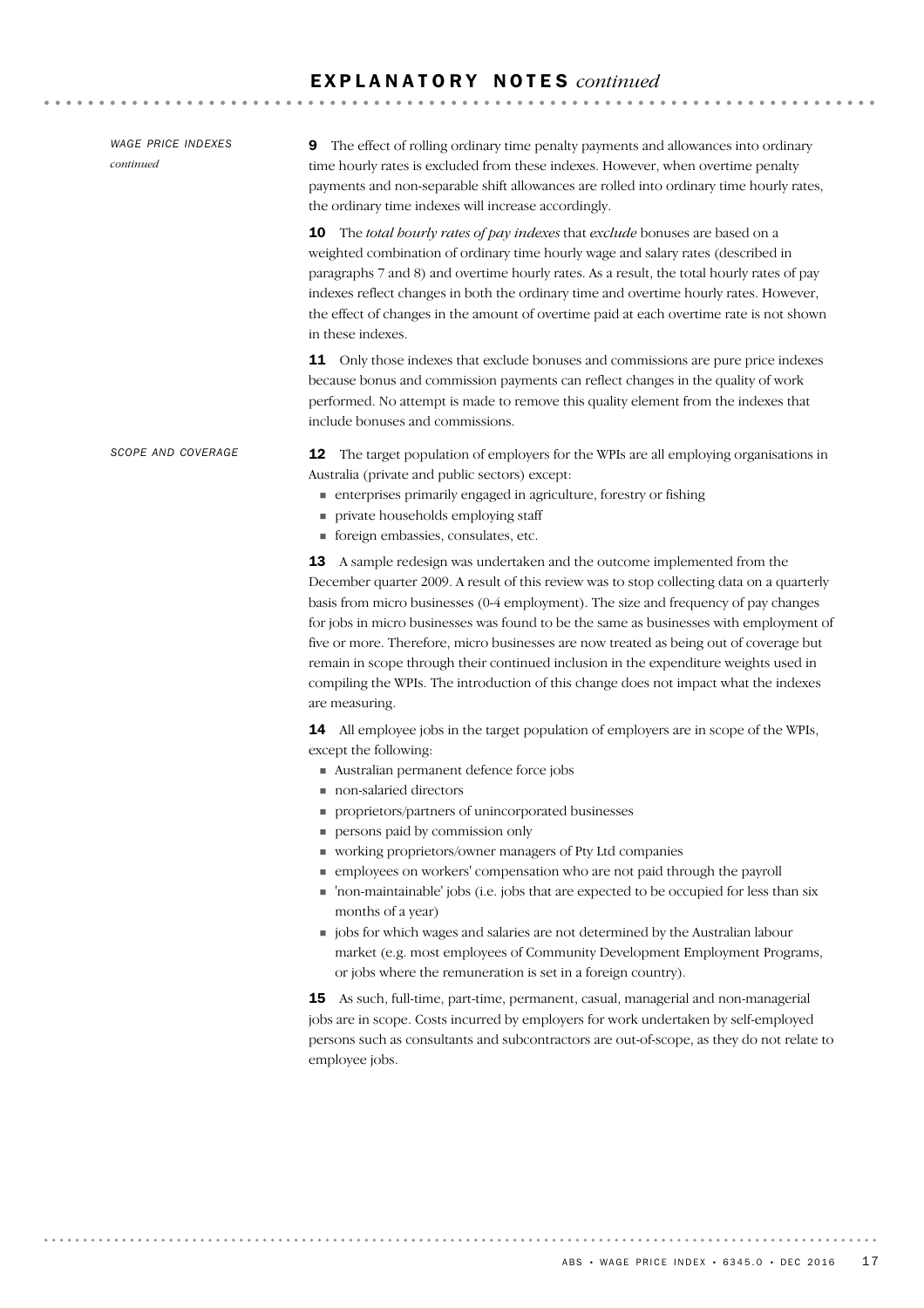*DATA COLLECTION*

*WEIGHTING*

16 Information for the WPI is collected each quarter by mail questionnaires from a sample survey of private and public sector employers selected from the ABS Business Register. The survey reference date is the last pay period ending on or before the third Friday of the middle month of the quarter. Data for bonuses are collected in respect to those bonuses paid during the three month period ending on the third Friday of the middle month of the quarter.

**17** In the first quarter they participate in the survey, each employer selects a sample of jobs from their workplace(s) using sampling instructions provided by the ABS, and provides information for these jobs, including detailed pricing specifications. In subsequent quarters survey respondents are asked to provide details of payments made to the current occupants of these same jobs. It is essential that the same jobs are priced in successive quarters, whether the individual job occupants are the same or not. Approximately 18,000 matched jobs are priced each quarter from the selected employers.

**18** The sampling method retains the highest possible common sample of employers over time, and retains the same sampled jobs within those employers where possible. However, it is also necessary to ensure the WPIs continue to be relevant and representative over time. For these reasons, the employer sample is refreshed annually (for the December quarter) in a way that ensures a high proportion of common selections while allowing new employers to be represented in the sample. Refreshing the sample also allows the ABS to control the length of time that small businesses are included in the sample.

19 Between each annual refresh of the employer sample, a small number of employee jobs will be lost from the survey sample because of the closure of some businesses. In addition, some jobs in continuing businesses will be replaced in the sample because of restructuring and other job changes.

20 Expenditure weights are a measure of the relative importance of each elementary aggregate (EA), based on employers' expenditure on wages and salaries. Below the EA level, sample weights applied to each job on the WPI survey indicate the number of jobs in the Australian labour market a particular sampled job represents.

21 Businesses selected in the WPI are assigned sample weights according to the number of similar businesses they represent in their state, industry and sector. Jobs are assigned sample weights according to the number of jobs they represent in that business. The total sample weight for a job is determined by multiplying business and job sample weights together. This total sample weight is the number of jobs in the Australian labour market a particular sampled job represents.

22 The total employment figures for each business in the WPI survey are obtained from providers each September quarter. Job weights are updated based on these employment data and applied to the WPI sample each December quarter. These actions ensure the WPI sample remains representative.

23 Expenditure weights are updated every two years to reflect structural changes in the Australian economy. Once updated, the weights are fixed again, and a new weighting reference period is created. In the following quarters, prices will be compared using this new weighting reference period. This process is referred to as reweighting. Reweighting ensures the index remains relevant.

24 The December quarter 2016 weight update uses wages and salaries expenditure sourced from the 2016 Survey of Employee Earnings and Hours (EEH). The EEH data items used in the December quarter 2016 weight update are: ordinary time earnings and total earnings. These data are price updated to represent current period values for each index. Prior to the December quarter 2016 only EEH total earnings was used in weighting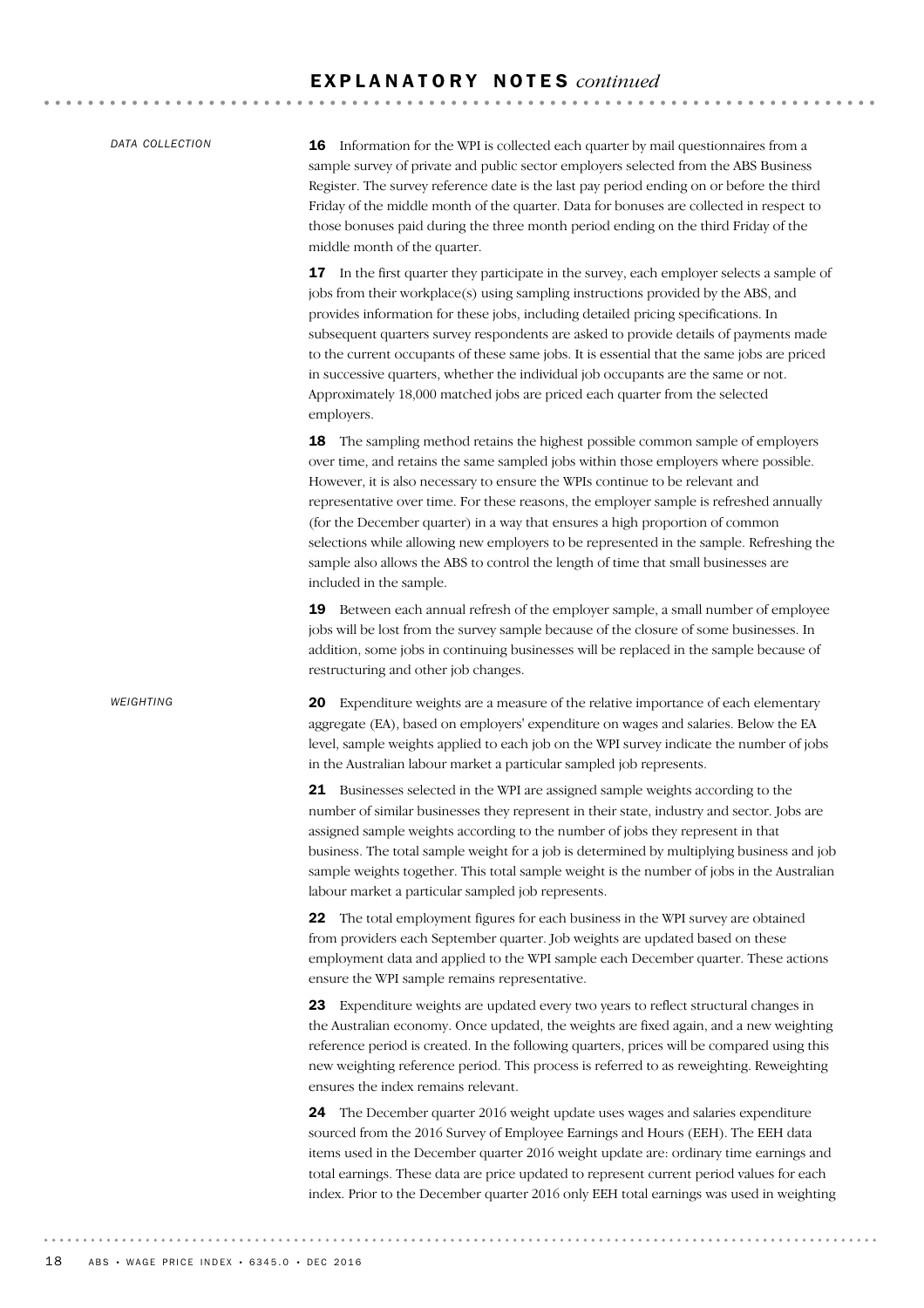| <b>WEIGHTING</b> continued         | weight update will occur in the December quarter 2018.                                                                                                                                                                                                                                                                             | all indexes. This is the item which aligns most closely with the headline WPI series. The<br>use of EEH ordinary time earnings to weight the ordinary time hourly rates of pay<br>indexes improves the conceptual alignment of the expenditure weight to the index. This<br>improvement in alignment has not impacted the indexes. The new weights are available<br>in the Appendix in the publication and as a data cube on the ABS website. The next                                                                                                                                                                           |  |  |  |
|------------------------------------|------------------------------------------------------------------------------------------------------------------------------------------------------------------------------------------------------------------------------------------------------------------------------------------------------------------------------------|----------------------------------------------------------------------------------------------------------------------------------------------------------------------------------------------------------------------------------------------------------------------------------------------------------------------------------------------------------------------------------------------------------------------------------------------------------------------------------------------------------------------------------------------------------------------------------------------------------------------------------|--|--|--|
|                                    | on the new weights are linked to form a continuous series.                                                                                                                                                                                                                                                                         | 25 When the expenditure weights are updated, the published index numbers will not<br>recommence at 100.0. The series based on the old expenditure weights and that based                                                                                                                                                                                                                                                                                                                                                                                                                                                         |  |  |  |
| INTERPRETATION OF INDEX<br>NUMBERS | can be compared across states/territories, sectors or industries.                                                                                                                                                                                                                                                                  | 26 Index numbers in this publication measure changes in the price of wages and<br>salaries between the commencement of the series and a later period. Index number<br>levels cannot be compared across states/territories as they do not provide comparative<br>information on the relative levels of labour costs. Similarly, index number levels cannot<br>be compared across sectors or industries. The usefulness of index numbers stems from<br>the fact that index numbers for any two periods can be used to directly calculate the<br>change or movement in the price of labour between the two periods. These movements |  |  |  |
| PERCENTAGE CHANGE AND<br>ROUNDING  | 27<br>decimal place) are calculated from the rounded index numbers.                                                                                                                                                                                                                                                                | The published index numbers have been rounded to one decimal place, and the<br>percentage changes (also rounded to one decimal place) are calculated from the<br>rounded index numbers. In some cases, this can result in the percentage change for the<br>total level of a group of indexes being outside the range of the percentage changes for<br>the component level indexes. Seasonally adjusted and trend quarterly estimates are<br>calculated from unrounded original indexes. The percentage changes (rounded to one                                                                                                   |  |  |  |
| <b>INDEX MOVEMENTS</b>             | movements between consecutive quarters<br>'through the year')<br>movements between consecutive financial years.                                                                                                                                                                                                                    | 28 Movements in indexes from one period to another can be expressed either as<br>changes in index points or as percentage changes. In this publication, percentage<br>changes are calculated to illustrate three different kinds of movements in indexes:<br>movements between corresponding quarters of consecutive years (i.e. changes                                                                                                                                                                                                                                                                                         |  |  |  |
|                                    | 29<br>The following example illustrates the method of calculating changes in index points<br>and percentage changes between any two periods:<br>Total hourly rates of pay excluding bonuses, All Sectors, Australia<br>Index numbers, trend (see table 1)<br>December quarter 2016<br>125.0<br>less December quarter 2015<br>122.7 |                                                                                                                                                                                                                                                                                                                                                                                                                                                                                                                                                                                                                                  |  |  |  |
|                                    | Change in index points<br>Percentage change                                                                                                                                                                                                                                                                                        | 2.3<br>$2.3/122.7 \times 100 = 1.9\%$                                                                                                                                                                                                                                                                                                                                                                                                                                                                                                                                                                                            |  |  |  |
| FINANCIAL YEAR INDEXES             | 30                                                                                                                                                                                                                                                                                                                                 | Index numbers for financial years are calculated as simple (arithmetic) averages of<br>the four quarterly index numbers for the financial year. As the WPIs were first produced<br>for the September quarter 1997, the first financial year index number that can be<br>calculated is for 1997-98. Consequently, the first percentage change between financial                                                                                                                                                                                                                                                                   |  |  |  |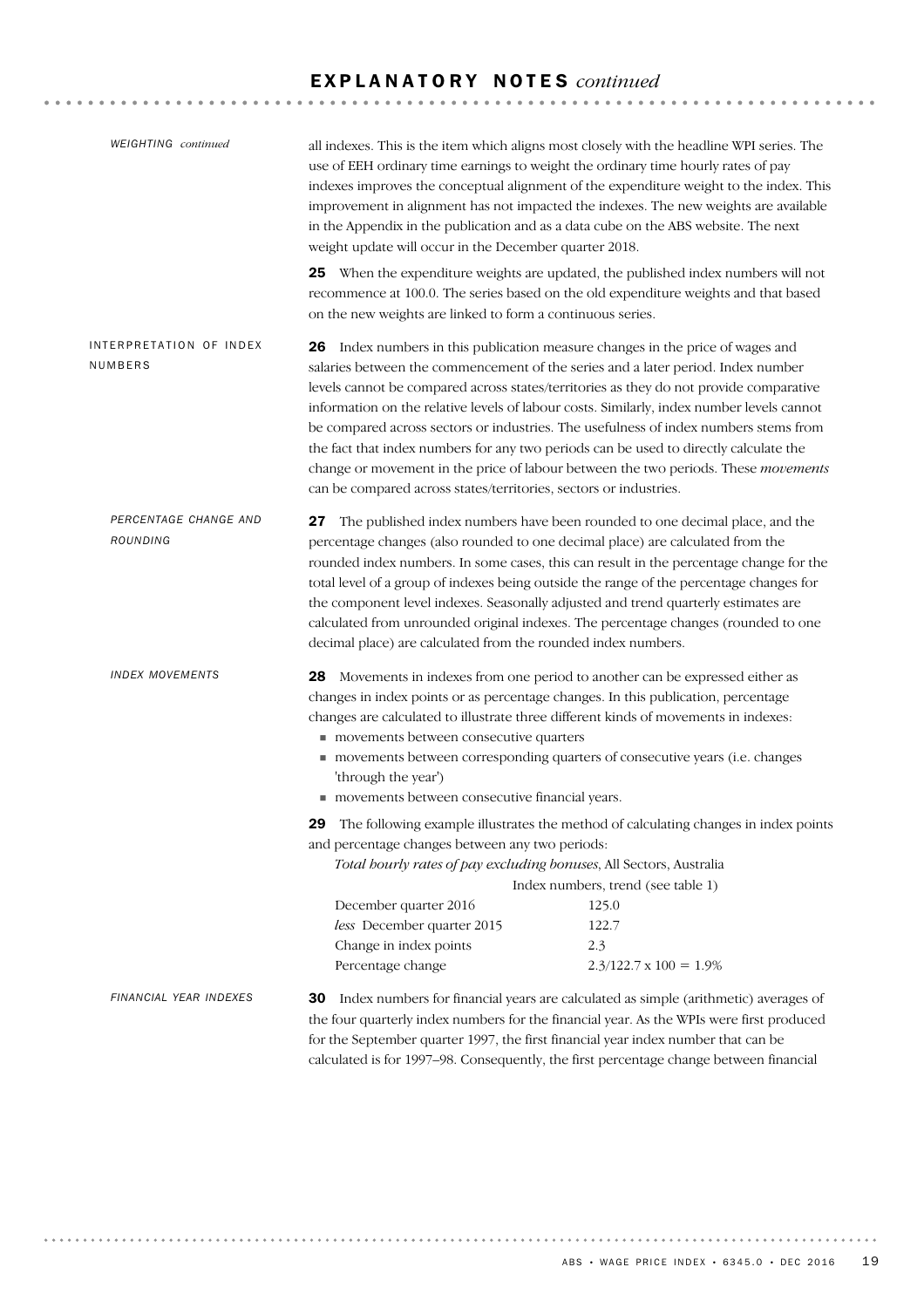*FINANCIAL YEAR INDEXES continued*

years that can be calculated is between 1997–98 and 1998–99. The following example illustrates the method of calculating the financial year index number for 2015–16: *Total hourly rates of pay excluding bonuses*, All Sectors, Australia

. . . . . . . . . . . . . . . . . . . .

Index numbers, original (see table 2) September quarter 2015 122.2 *plus* December quarter 2015 122.7 *plus* March quarter 2016 123.2 *plus* June quarter 2016 123.7 Financial year 2015–16 491.8/4 = 123.0

31 Percentage changes between the index numbers for any two financial years can be calculated using the method outlined in paragraph 29 above.

SEASONALLY ADJUSTED INDEXES

32 Seasonally adjusted estimates are derived by estimating and removing systematic calendar related effects from the original series. In most economic data these calendar related effects are a combination of the classical seasonal influences (e.g. the effect of the weather, social traditions or administrative practices) plus other kinds of calendar related variations, such as the number of trading days, Easter or the proximity of significant days in the year (e.g. Christmas). In the seasonal adjustment process, both seasonal and other calendar related factors evolve over time to reflect changes in activity patterns. The seasonally adjusted estimates reflect the sampling and non-sampling errors to which the original estimates are subject.

33 The *total hourly rates of pay excluding bonuses index* is the only index of the WPI that is seasonally adjusted. Institutional effects largely drive the seasonality of this index. Important factors in determining this seasonality are the timing of effect of agreements, the length of these agreements, and the timing of the implementation of significant wage determinations that impact on rates of pay. A significant institutional change in wage setting arrangements can affect the relative level (or trend) and seasonality of the index.

34 Prior to 2006, the Australian Industrial Relations Commission (AIRC) handed down annual Safety Net Review (SNR) decisions which set federal full-time minimum award rates. Since the commencement of the WPI, the SNR has contributed to the level of the index. Most of its impact on the WPI was in the September quarter with some residual effect in the December quarter each year. This impact contributed to the level of seasonality for those quarters. As a result of industrial relations changes associated with Work Choices there was no SNR decision in 2006. The setting of federal minimum wage rates became the responsibility of the Australian Fair Pay Commission (AFPC).

35 The AFPC's first decision was handed down on 26 October 2006 with a date of effect of 1 December 2006. The impact on the WPI of the first AFPC ruling was mainly in the March quarter 2007. From 2007 to 2009, AFPC determinations impacted the December quarter WPI.

36 On 1 July 2009 Fair Work Australia (FWA) began operations as part of a new national workplace relations system underpinned by the Fair Work Act 2009. In June 2010 FWA announced its first annual minimum wage decision and the increase impacted the WPI in the September quarter 2010. Since 2010, minimum wage decisions have taken effect in the September quarter of each year and have resulted in a change of seasonality. To account for the change in timing, the seasonally adjusted and trend series were reanalysed in the September quarter 2010 to remove the influence of the different timing of minimum wage decisions in any year on the WPI.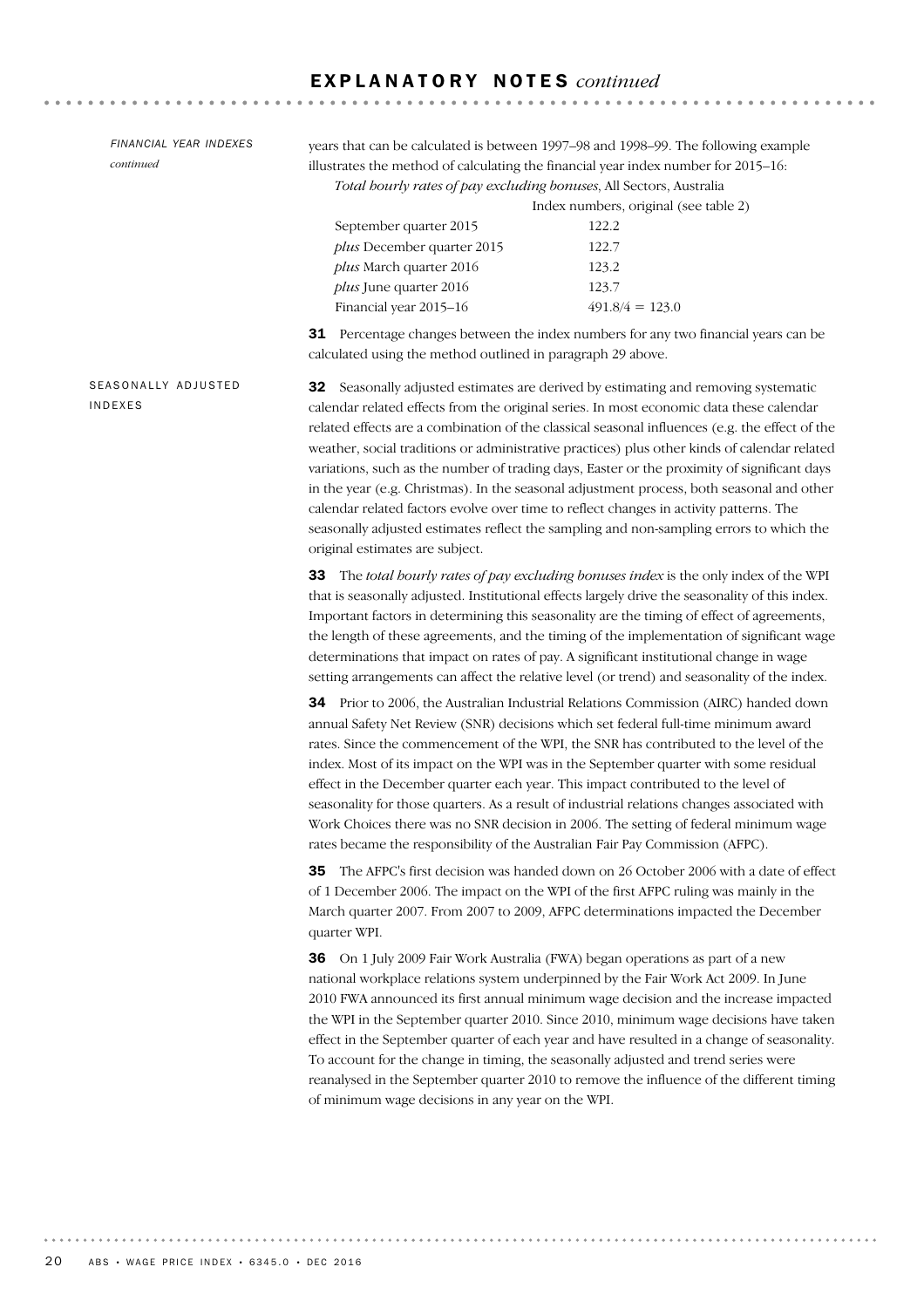**\*\*\*\*\*\*\*\*\*\*\*\*\*\*\*\*\*\*\***\*

# 42 Original index numbers will be released as final figures at the time they are first published. Revisions will only occur in exceptional circumstances. Trend and seasonally adjusted indexes may be revised as extra quarters are included and analysed for seasonal influences (see paragraphs 32 to 40). REVISIONS TO INDEXES 41 The index reference period of an index series is that period for which the value of the index is set to 100.0. From the September quarter 2009 issue of this publication the wage price indexes are calculated on an index reference period of 2008-09 = 100.0. IN DEX REFERENCE PERIOD 39 The trend is a measure of the underlying direction of a series. The ABS trend estimates for the WPI are derived by applying a 7-term Henderson-weighted moving average to all quarters of the respective seasonally adjusted indexes except the first three and last three quarters. Trend estimates are created for these quarters by applying surrogates of the 7-term Henderson weighted moving average to the seasonally adjusted indexes, tailored to each time series. In general, trend estimates give a better indication of underlying behaviour than the seasonally adjusted estimates. Please refer to the ABS Information Paper, *A Guide to Interpreting Time Series - Monitoring Trends* (cat. no. 1349.0). 40 Increases in minimum wage rates contribute to the relative level (or trend) of the WPI. A review of the seasonally adjusted series was undertaken in the September quarter 2010 to remove the impacts of the different timing of the increases in minimum wage rates. A trend break correction has been applied between the June quarter and the September quarter 2009 to remove the shift in the underlying level as a result of no increase to minimum wage rates being awarded in 2009. TREND ESTIMATES 38 The ABS uses Autoregressive Integrated Moving Averages (ARIMA) modelling techniques to produce seasonally adjusted estimates. ARIMA modelling is a technique that can be used to extend original estimates beyond the end of a time series. The extended values are temporary, intermediate values that are used internally to improve seasonal adjustment. They do not affect the original estimates and are discarded at the end of the seasonal adjustment process. The use of ARIMA modelling generally results in a reduction in revisions to the seasonally adjusted estimates when subsequent data becomes available. ARIMA modelling in the WPI was introduced in the June quarter 2008. For more information on the details of ARIMA modelling see the feature article 'Use of ARIMA modelling to reduce revisions' in the October 2004 issue of *Australian Economic Indicators* (cat. no. 1350.0). *ARIMA MODELLING* 37 The WPI uses a concurrent seasonal adjustment methodology to derive the adjustment factors. This method uses the original time series available at each reference period to estimate seasonal factors for the current and previous quarters. Concurrent seasonal adjustment is technically superior to the more traditional method of reanalysing seasonal patterns once each year because it uses all available data to fine tune the estimates of the seasonal component each quarter. With concurrent analysis, the seasonally adjusted series are subject to revision each quarter as the estimates of the seasonal factors are improved. In most instances, the only significant revisions will be to the combined adjustment factors for the previous quarter and for the same quarter in the preceding year as the reference quarter (i.e. if the latest quarter is  $Q_t$  then the most significant revisions will be to  $Q_{t-1}$  and  $Q_{t-4}$ ). Seasonal patterns are also reanalysed when there are known changes to regular events. This can lead to additional revisions. *CONCURRENT SEASONAL ANALYSIS*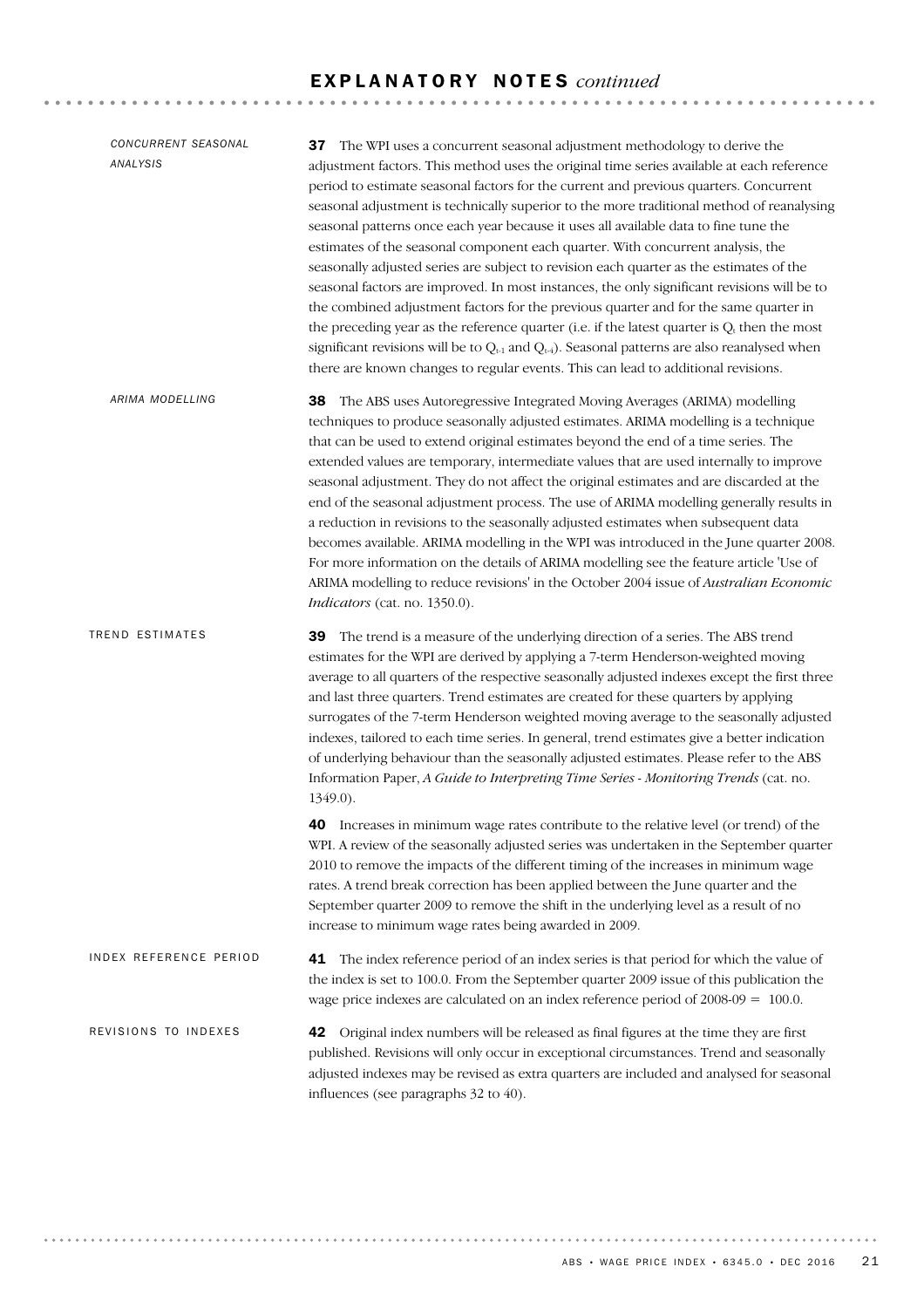| RELATED PUBLICATIONS             | Users may also wish to refer to the following publications which are available free<br>43<br>on the ABS website <http: www.abs.gov.au="">:<br/><i>Wage Price Index: Concepts, Sources and Methods, (cat. no. 6351.0.55.001)</i><br/>Information Paper: Update on ANZSIC 2006 Implementation for Labour Price<br/><i>Index, Australia, 2009,</i> (cat. no. 6345.0.55.001)<br/>Consumer Price Index, Australia, (cat. no. 6401.0)<br/>House Price Indexes, Eight Capital Cities, (cat. no. 6416.0)</http:> |
|----------------------------------|----------------------------------------------------------------------------------------------------------------------------------------------------------------------------------------------------------------------------------------------------------------------------------------------------------------------------------------------------------------------------------------------------------------------------------------------------------------------------------------------------------|
|                                  | International Trade Price Indexes, Australia, (cat. no. 6457.0)<br>Producer Price Indexes, Australia, (cat. no. 6427.0)<br>Australian Consumer Price Index: Concepts, Sources and Methods,<br>(cat. no. 6461.0)<br>Producer and International Trade Price Indexes: Concepts, Sources and Methods,<br>(cat no. 6429.0)<br>Australian Labour Market Statistics, (cat. no. 6105.0)                                                                                                                          |
|                                  | <b>44</b> Current publications and other products released by the ABS are listed on the ABS<br>website <http: www.abs.gov.au="">. The ABS also issues a daily Release Advice on the<br/>website which details products to be released in the week ahead.</http:>                                                                                                                                                                                                                                         |
| ABS DATA AVAILABLE ON<br>REQUEST | As well as the statistics included in this and related publications, the ABS may have<br>45.<br>other relevant data available on request. Inquiries should be made to WPI<br>on Perth (08) 9360 5151 or the National Information and Referral Service on<br>1300 135 070.                                                                                                                                                                                                                                |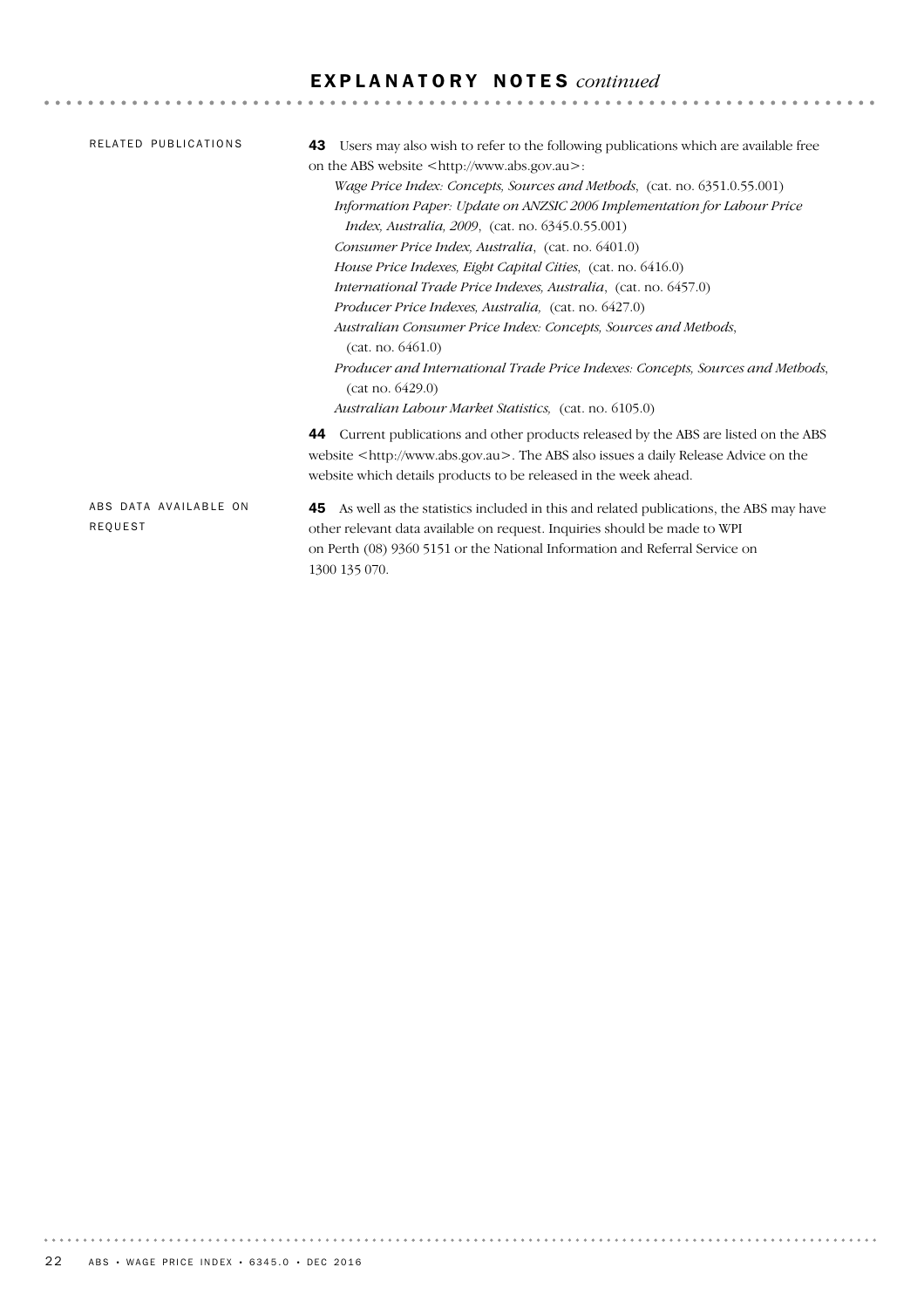# APPENDIX DISTRIBUTION OF EXPENDITURE ON WAGES

AS UPDATED DECEMBER QUARTER 2016

# **A1** DISTRIBUTION OF EMPLOYERS' EXPENDITURE ON WAGES, TOTAL EARNINGS(a)(b)

### 

|                                                 | Private | Public | Total |
|-------------------------------------------------|---------|--------|-------|
|                                                 | %       | %      | %     |
| Australia by sector                             |         |        |       |
| <b>Australia</b>                                | 76.9    | 23.1   | 100.0 |
| <b>Sector by State/Territory</b>                |         |        |       |
| <b>New South Wales</b>                          | 33.7    | 29.6   | 32.7  |
| Victoria                                        | 26.1    | 22.4   | 25.2  |
| Queensland                                      | 18.2    | 18.5   | 18.3  |
| South Australia                                 | 5.1     | 6.8    | 5.5   |
| Western Australia                               | 12.9    | 12.3   | 12.8  |
| Tasmania                                        | 1.3     | 2.4    | 1.6   |
| Northern Territory                              | 1.2     | 2.0    | 1.4   |
| <b>Australian Capital Territory</b>             | 1.5     | 6.1    | 2.6   |
| <b>Australia</b>                                | 100.0   | 100.0  | 100.0 |
| Sector by broad industry group $(c)$            |         |        |       |
| Mining                                          | 4.4     | (d)    | 3.4   |
| Manufacturing                                   | 10.5    | (d)    | 8.1   |
| Electricity, gas, water and waste services      | 1.0     | 3.6    | 1.6   |
| Construction                                    | 10.9    | (d)    | 8.4   |
| Wholesale trade                                 | 6.7     | (d)    | 5.1   |
| Retail trade                                    | 8.7     | (d)    | 6.7   |
| Accommodation and food services                 | 4.4     | (d)    | 3.4   |
| Transport, postal and warehousing               | 4.9     | (d)    | 4.9   |
| Information media and telecommunications        | 2.3     | (d)    | 2.1   |
| Financial and insurance services                | 7.1     | (d)    | 5.7   |
| Rental, hiring and real estate services         | 2.2     | (d)    | 1.7   |
| Professional, scientific and technical services | 12.1    | 1.7    | 9.7   |
| Administrative and support services             | 6.8     | (d)    | 5.3   |
| Public administration and safety                | 0.6     | 33.2   | 8.1   |
| Education and training                          | 3.8     | 28.4   | 9.5   |
| Health care and social assistance               | 8.8     | 24.1   | 12.3  |
| Arts and recreation services                    | 1.2     | (d)    | 1.0   |
| Other services                                  | 3.7     | (d)    | 2.9   |
| <b>All industries</b>                           | 100.0   | 100.0  | 100.0 |

(a) See paragraphs 20-25 of the Explanatory Notes.

(b) Components may not sum to 100.0 due to rounding.

- (c) Classified according to the *Australian and New Zealand Standard Industrial Classification (ANZSIC), 2006* (cat. no. 1292.0).
- (d) For the Public sector, these industries are combined and included in the 'All industries' total.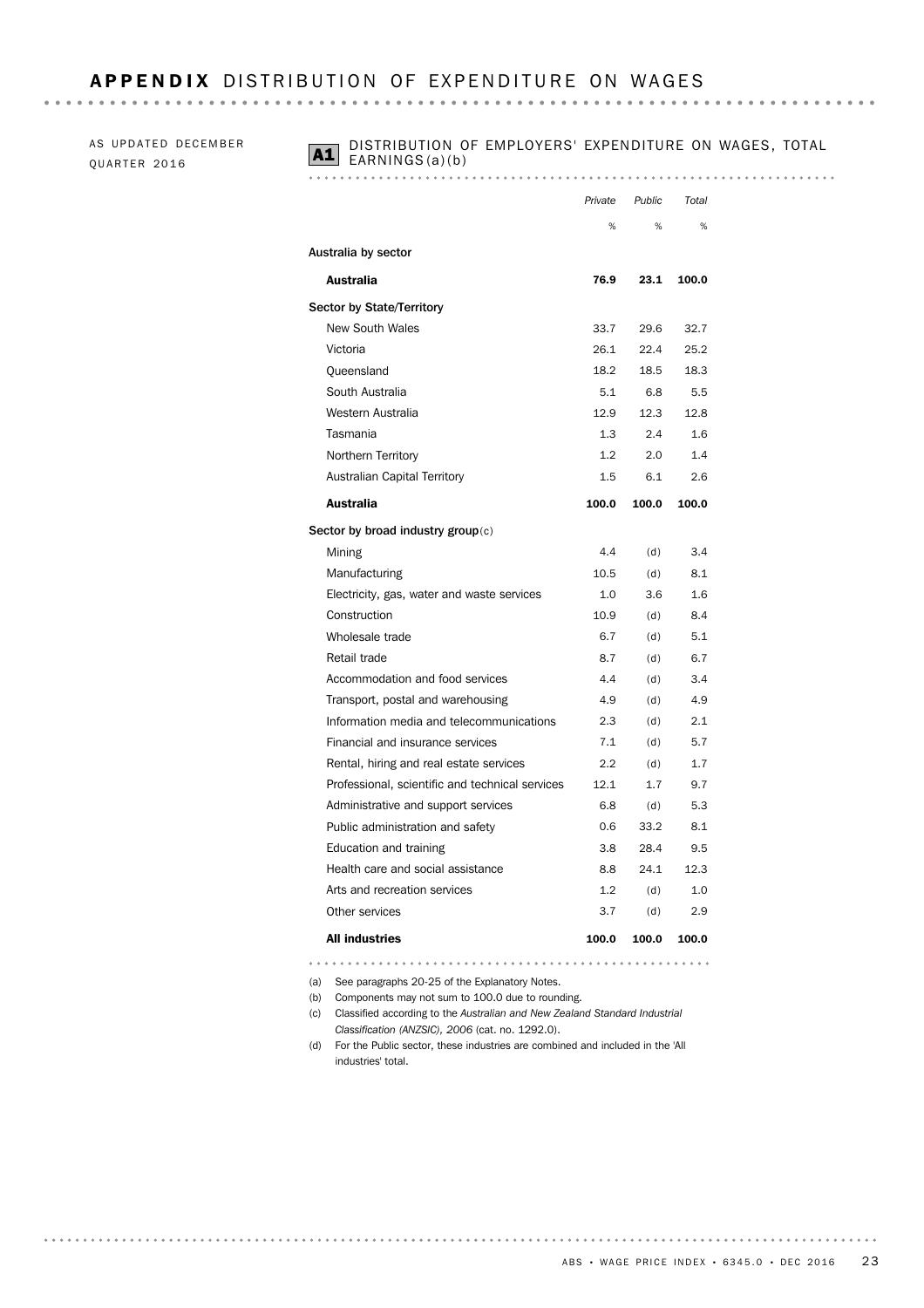AS UPDATED DECEMBER QU A R T E R 20 1 6 *continued*

# **A2** DISTRIBUTION OF EMPLOYERS' EXPENDITURE ON WAGES, ORDINARY TIME EARNINGS (a)(b)

|                                                 | Private | Public | Total |
|-------------------------------------------------|---------|--------|-------|
|                                                 | %       | %      | %     |
| Australia by sector                             |         |        |       |
| Australia                                       | 76.7    | 23.3   | 100.0 |
| Sector by State/Territory                       |         |        |       |
| <b>New South Wales</b>                          | 34.0    | 29.5   | 33.0  |
| Victoria                                        | 26.2    | 22.4   | 25.3  |
| Queensland                                      | 18.1    | 18.5   | 18.2  |
| South Australia                                 | 5.0     | 6.8    | 5.5   |
| Western Australia                               | 12.6    | 12.2   | 12.5  |
| Tasmania                                        | 1.3     | 2.4    | 1.6   |
| Northern Territory                              | 1.1     | 2.0    | 1.3   |
| Australian Capital Territory                    | 1.5     | 6.1    | 2.6   |
| Australia                                       | 100.0   | 100.0  | 100.0 |
| Sector by broad industry group(c)               |         |        |       |
| Mining                                          | 4.4     | (d)    | 3.4   |
| Manufacturing                                   | 10.3    | (d)    | 7.9   |
| Electricity, gas, water and waste services      | 0.9     | 3.4    | 1.5   |
| Construction                                    | 10.1    | (d)    | 7.9   |
| Wholesale trade                                 | 6.7     | (d)    | 5.2   |
| Retail trade                                    | 8.8     | (d)    | 6.8   |
| Accommodation and food services                 | 4.5     | (d)    | 3.5   |
| Transport, postal and warehousing               | 4.6     | (d)    | 4.7   |
| Information media and telecommunications        | 2.4     | (d)    | 2.1   |
| Financial and insurance services                | 7.4     | (d)    | 5.9   |
| Rental, hiring and real estate services         | 2.2     | (d)    | 1.8   |
| Professional, scientific and technical services | 12.3    | 1.7    | 9.8   |
| Administrative and support services             | 6.9     | (d)    | 5.3   |
| Public administration and safety                | 0.6     | 33.0   | 8.2   |
| Education and training                          | 3.9     | 29.0   | 9.7   |
| Health care and social assistance               | 9.0     | 23.9   | 12.5  |
| Arts and recreation services                    | 1.2     | (d)    | 1.1   |
| Other services                                  | 3.7     | (d)    | 2.8   |
| <b>All industries</b>                           | 100.0   | 100.0  | 100.0 |

(a) See paragraphs 20-25 of the Explanatory Notes.

(b) Components may not sum to 100.0 due to rounding.

- (c) Classified according to the *Australian and New Zealand Standard Industrial Classification (ANZSIC), 2006* (cat. no. 1292.0).
- (d) For the Public sector, these industries are combined and included in the 'All industries' total.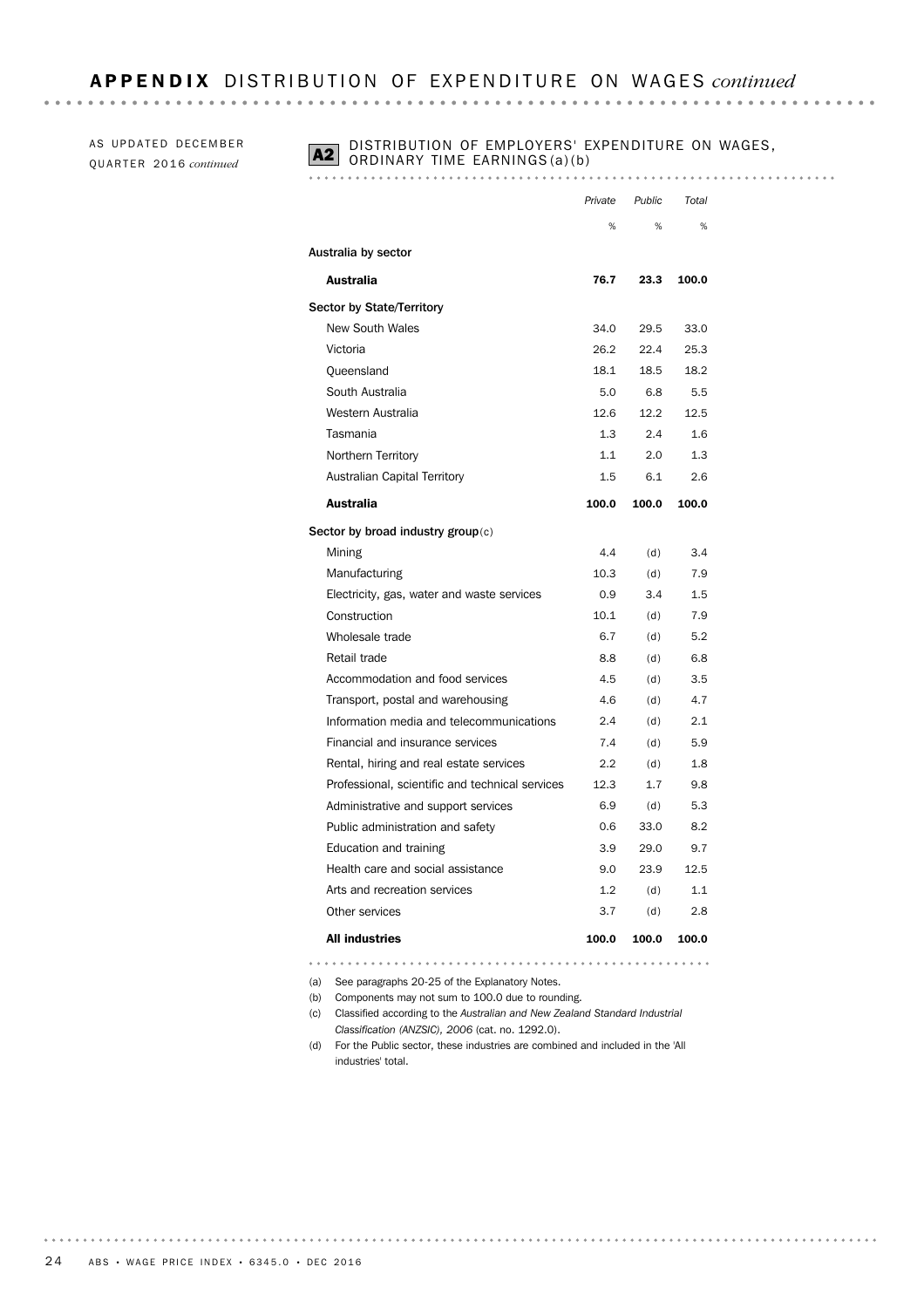# GLOSSARY

| <b>Bonuses</b>                             | Payments made to a job occupant that are in addition to regular wages and salaries and<br>which generally relate to the job occupant's, or the organisation's, performance. In the<br>WPI, the term 'bonuses' refers to bonuses and commissions.                                                         |
|--------------------------------------------|----------------------------------------------------------------------------------------------------------------------------------------------------------------------------------------------------------------------------------------------------------------------------------------------------------|
| <b>Elementary aggregates</b>               | The finest aggregations of jobs, in terms of state/territory, sector and industry group, for<br>which expenditure weights are available.                                                                                                                                                                 |
| Employee job                               | A job for which the occupant receives remuneration in wages, salary, payment in kind, or<br>piece rates.                                                                                                                                                                                                 |
| Employer                                   | Organisation with one or more employees.                                                                                                                                                                                                                                                                 |
| Expenditure weights                        | A measure of the relative importance of each elementary aggregate, based on employers'<br>total expenditure on wages and salaries. Expenditure weights are used to combine<br>elementary aggregate indexes into broader level indexes.                                                                   |
| Index number                               | Measures the ratio of the price of labour between the commencement of the index series<br>and a later period.                                                                                                                                                                                            |
| Index reference period                     | The period for which an index series is given the value of 100.0. The current index<br>reference period for the WPI is the 2008-09 financial year.                                                                                                                                                       |
| Industry                                   | Classified according to the Australian and New Zealand Standard Industrial<br>Classification (ANZSIC), 2006 (cat. no. 1292.0).                                                                                                                                                                           |
| Ordinary time hourly rates of<br>pay index | Measures quarterly change in ordinary time hourly rates of pay (see Explanatory Notes<br>paragraphs 7 and 8).                                                                                                                                                                                            |
| Ordinary time hours                        | Award, standard or agreed hours of work paid for at the ordinary rate.                                                                                                                                                                                                                                   |
| Overtime hours                             | The number of hours paid for in excess of ordinary time hours.                                                                                                                                                                                                                                           |
| Reference date                             | The reference date for this survey is the last pay period ending on or before the third<br>Friday of the middle month of the quarter, except for bonuses which are collected in<br>respect to those paid during the three month period ending on the third Friday of the<br>middle month of the quarter. |
| Sector                                     | Public sector comprises local government authorities and all government departments<br>and agencies created by, or reporting to, the Commonwealth, or state/territory<br>parliaments. The private sector comprises all organisations not classified as public sector.                                    |
| Seasonal adjustment                        | Process of removing systematic calendar related effects from the original series (see<br>Explanatory Notes paragraphs 32-38, 42).                                                                                                                                                                        |
| Total hourly rates of pay index            | Measures quarterly change in combined ordinary time and overtime hourly rates of pay<br>(see Explanatory Notes paragraph 10).                                                                                                                                                                            |
| Trend                                      | A measure of the underlying direction of a series (see Explanatory Notes paragraphs<br>$39-40, 42$ ).                                                                                                                                                                                                    |
| Wage price index                           | Measures changes in the price of wages.                                                                                                                                                                                                                                                                  |
| Weight reference period                    | The period to which the expenditure weights relate.                                                                                                                                                                                                                                                      |